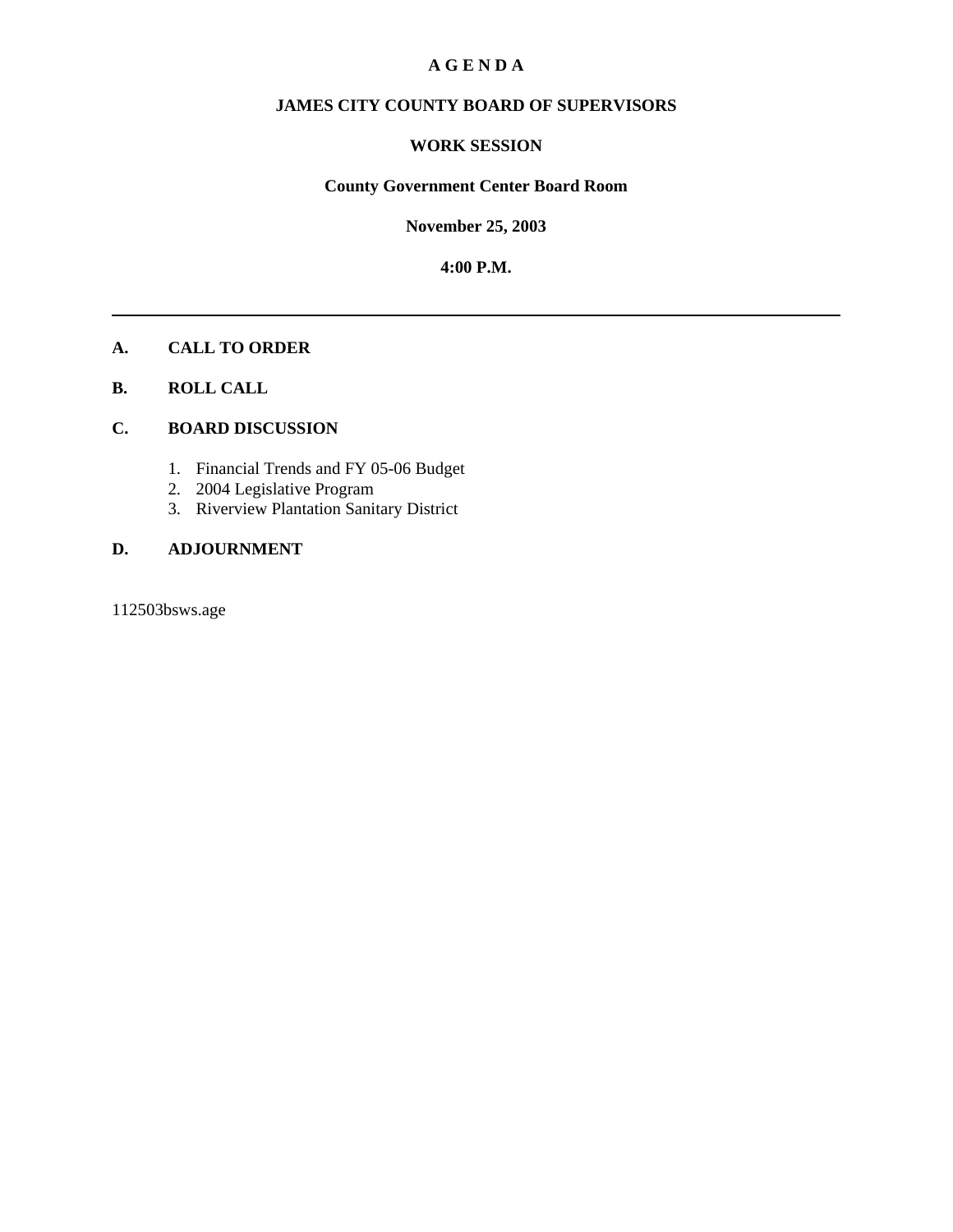### **M E M O R A N D U M**

DATE: November 25, 2003 TO: The Board of Supervisors

FROM: Suzanne R. Mellen, Director of Budget and Accounting

l

SUBJECT: Budget Guidance - FY 2005-2006

The County will be beginning its budget process for the next two years, Fiscal Years 2005 and 2006. The following assessment of current and future trends is designed, with its accompanying schedules, to provide the foundation for planning budget guidance.

#### **REVENUES**

#### FY 2004

Current projections of the FY 2004 budget estimate a shortfall of approximately \$175,000. Two notable areas of shortfall are in Local Sales Taxes and in Lodging Taxes.

Sales tax revenues have come in significantly less than last year for sales that occurred in August and September. Lodging collections are continuing to falter, with shortfalls projected to continue throughout the remainder of the fiscal year. Personal Property Taxes and Meals Taxes have continued to be strong.

#### FY 2005 and FY 2006

Preliminary projections for Fiscal Years 2005 and 2006 continue the patterns of collections that the County has seen over the past few years. At the current tax rate, Real Estate is projected to continue to show healthy increases followed by Personal Property taxes and Meals taxes. Lodging taxes are projected to stay flat with expected returns for FY 2004 and Sales taxes are projected to increase only slightly. With the State budget expected to be released next month, the current projections for State revenue are flat.

#### EXPENDITURES

#### FY 2004

Current projections for spending in FY 2004 estimate underspending of less than \$800,000. This is primarily due to continued military deployments of County personnel, anticipated retirements of Police personnel in addition to employee turnover.

#### FY 2005 and FY 2006

Expenditures are broken down into four major categories, Debt Service, Contribution to Capital Projects, Operating for the County and other agencies, and Operating for the Schools. Operating Contribution for the Schools include an additional allocation in FY 2005 due to the anticipated increased local cost associated with the increased VRS retirement rate for teachers. Capital projects include increases in the annual contributions to cover anticipated dwindling surpluses of undesignated funds. County Operating expenditures receive the remaining available funds. FY 2005 will see an increase in spending for the annual maintenance of the new radio system of approximately \$500,000.

The four major categories are shown in four different scenarios. The first is keeping the current tax rate level at 86 cents. For the Operating Contribution for the Schools, this is based on a 2.5 percent increase per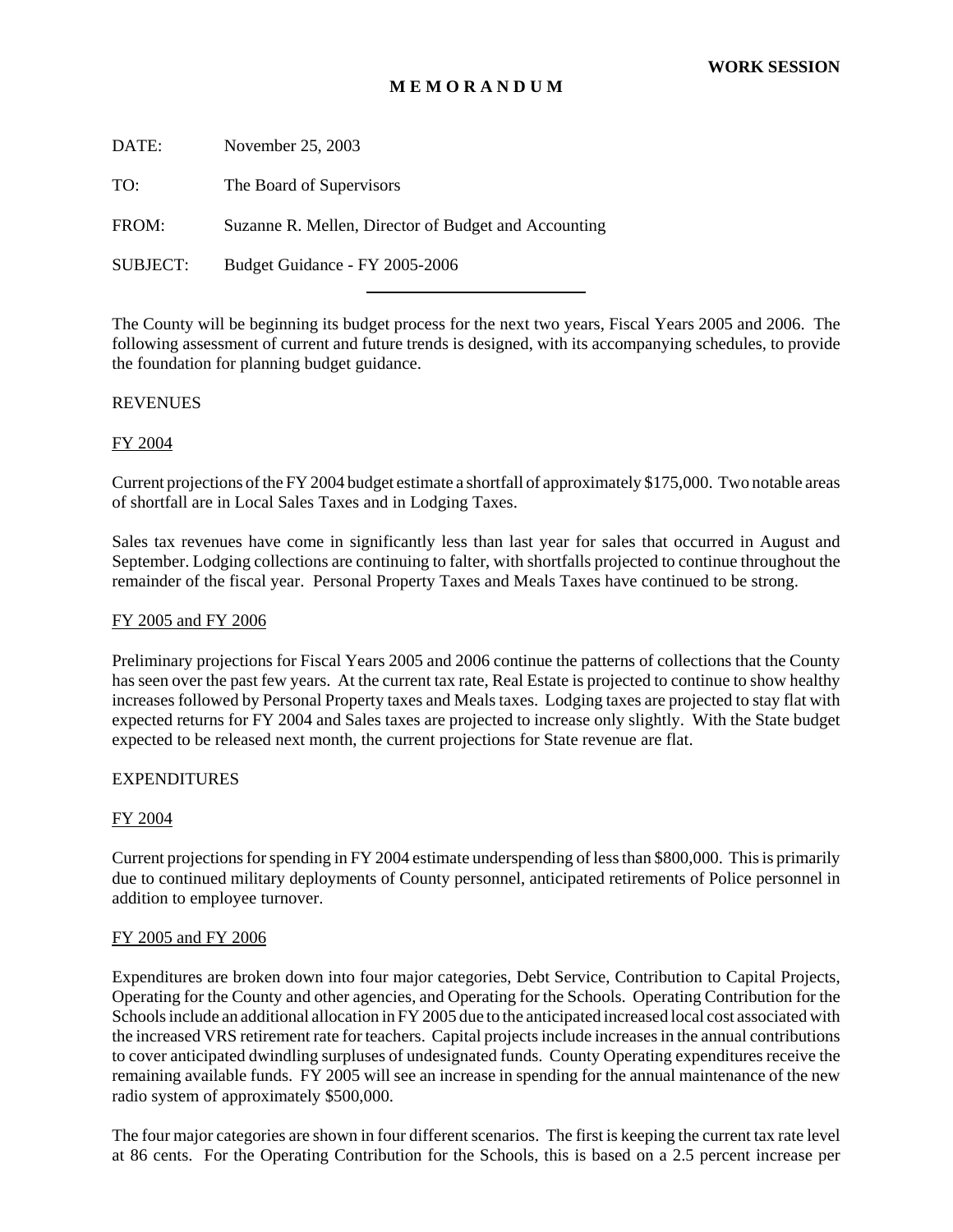Budget Guidance - FY 2005-2006 November 25, 2003 Page 2

student. Impacts are then shown in a table to show increases based on the following scenarios:

Tax Rate of 86 cents in FY 2005 and 85 cents in FY 2006 Tax Rate of 85 cents in FY 2005 and 85 cents in FY 2006 Tax Rate of 85 cents in FY 2005 and 84 cents in FY 2006

#### FUTURE PLANNING

Based on an 86 cent tax rate and revenues continuing on current trends, expenditures are projected for Fiscal Years 2007, 2008, and 2009. If the current revenue trends were to continue and only modest maintenance increases are included for County operating spending, a third high school would be able to be opened in FY 2008 without an increase in the Real Estate tax rate.

Board guidance to assist the County Administrator in the development of the budget would be helpful as we move forward with the budget process. Staff would be happy to elaborate further on the above discussion or detain in the attached worksheets.

Suzanne R. Mellen

\_\_\_\_\_\_\_\_\_\_\_\_\_\_\_\_\_\_\_\_\_\_\_\_\_\_\_\_\_\_\_\_

\_\_\_\_\_\_\_\_\_\_\_\_\_\_\_\_\_\_\_\_\_\_\_\_\_\_\_\_\_\_\_\_

CONCUR:

John E. McDonald

SRM/tlc bdgtguid0506.mem

Attachments:

- 1. Revenues FY 2004-2006
- 2. Expenditures FY 2004-2006
- 3. Planning FY 2007-2009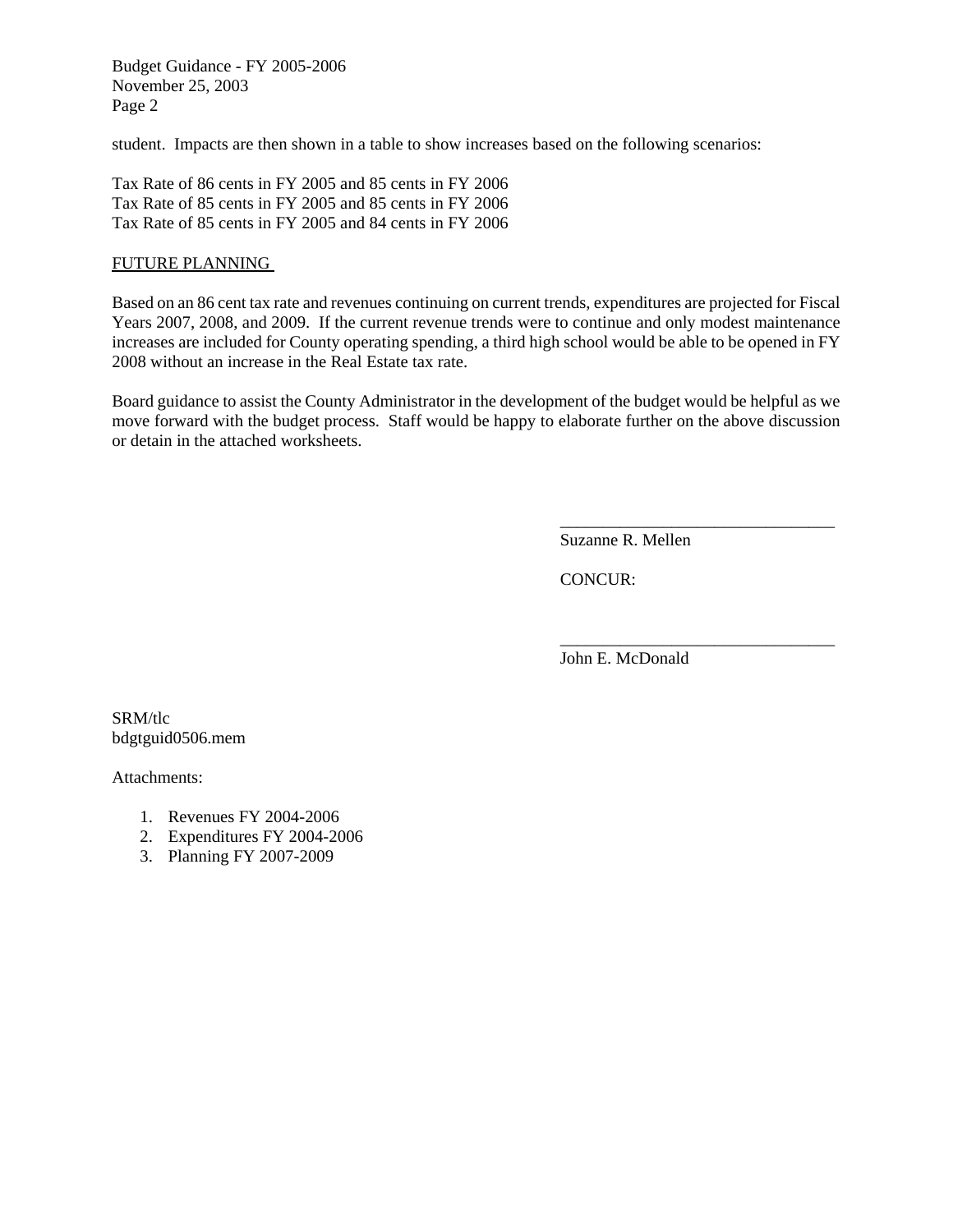| Revenues                        | FY04 BGT      | <b>FY04 PROJ</b> | \$ 04 BUD V ACT | <b>FY05 BGT</b> | $$04 \vee 05$ | % 04 V 05    |      | FY06 PLAN     | $$05 \vee 06$ | <u>% 05 V 06</u> |
|---------------------------------|---------------|------------------|-----------------|-----------------|---------------|--------------|------|---------------|---------------|------------------|
|                                 |               |                  | \$150,000       | \$54,586,637    | \$4,551,801   | 9.69%        | \$   | 59,399,971    | \$4,813,334   | 8.82%            |
| <b>Real Estate</b>              | \$50,034,836  | \$50,184,836     |                 |                 | \$1,050,000   | 5.93%        | \$   | 20,600,000    | \$1,100,000   | 5.64%            |
| Personal Property               | \$18,450,000  | \$18,750,000     | \$300,000       | \$19,500,000    |               | 2.89%        | \$   | 5,526,228     | \$160,958     | 3.00%            |
| Machinery and Tools             | \$5,209,000   | \$5,209,000      | \$0             | \$5,365,270     | \$156,270     |              |      | 1,482,570     | \$29,070      | 2.00%            |
| <b>Public Service</b>           | \$1,500,000   | \$1,425,000      | ( \$75,000)     | \$1,453,500     | (\$46,500)    | $-3.24\%$ \$ |      |               |               | 1.14%            |
| Local Sales Tax                 | \$6,750,000   | \$6,500,000      | (\$250,000)     | \$6,575,000     | (\$175,000)   | $-2.58\%$ \$ |      | 6,650,000     | \$75,000      |                  |
| Lodging Tax                     | \$2,050,000   | \$1,900,000      | ( \$150,000)    | \$1,900,000     | (\$150,000)   | $-7.83\%$ \$ |      | 1,900,000     | \$0           | $0.00\%$         |
|                                 | \$4,075,000   | \$4,200,000      | \$125,000       | \$4,410,000     | \$335,000     | $8.25\%$ \$  |      | 4,630,500     | \$220,500     | 5.00%            |
| Meals Tax                       | \$1,000,000   | \$1,000,000      | \$0             | \$1,050,000     | \$50,000      | $5.94\%$ \$  |      | 1,102,500     | \$52,500      | 5.00%            |
| <b>Telecommunications Taxes</b> | \$4,415,000   | \$4,415,000      | \$0             | \$4,503,300     | \$88,300      | $2.13\%$ \$  |      | 4,593,366     | \$90,066      | 2.00%            |
| <b>BPOL</b>                     |               | \$2,310,064      | \$172,614       | \$2,413,064     | \$275,614     | 14.33%       |      | \$2,521,214   | \$108,150     | 4.48%            |
| Permits and Other Fees          | \$2,137,450   |                  | \$0             | \$550,000       | \$15,000      | $2.20\%$ \$  |      | 600,000       | \$50,000      | 9.09%            |
| Interest Income                 | \$535,000     | \$535,000        |                 | \$1,092,322     | \$0           | $0.00\%$ \$  |      | 1,092,322     | \$0           | 0.00%            |
| <b>HB599 Payments</b>           | \$1,092,322   | \$1,092,322      | \$0             |                 | \$399,227     | $7.27\%$ \$  |      | 6,529,645     | \$427,173     | 7.00%            |
| Sales Tax for Education         | \$5,703,245   | \$5,703,245      | \$0             | \$6,102,472     |               | $-2.81%$     |      | \$2,349,825   | \$0           | $0.00\%$         |
| Other State Revenue             | \$2,424,669   | \$2,348,457      | (\$76,212)      | \$2,349,825     | ( \$74, 844)  |              |      | 2,632,728     | \$125,368     | 5.00%            |
| <b>Recreation Revenue</b>       | \$2,644,343   | \$2,387,962      | $($ \$256,381)  | \$2,507,360     | (\$136,983)   | $-5.63\%$ \$ |      |               |               | 2.22%            |
| Other Revenue                   | \$4,909,620   | \$4,794,910      | (\$114,710)     | \$4,784,950     | (\$124,670)   | -2.68%       | - 56 | 4,891,225     | \$106,275     |                  |
| <b>Total Revenues</b>           | \$112,930,485 | \$112,755,796    | ( \$174, 689)   | \$119,143,700   | \$6,213,215   | 5.74%        |      | \$126,502,094 | \$7,358,394   | 6.18%            |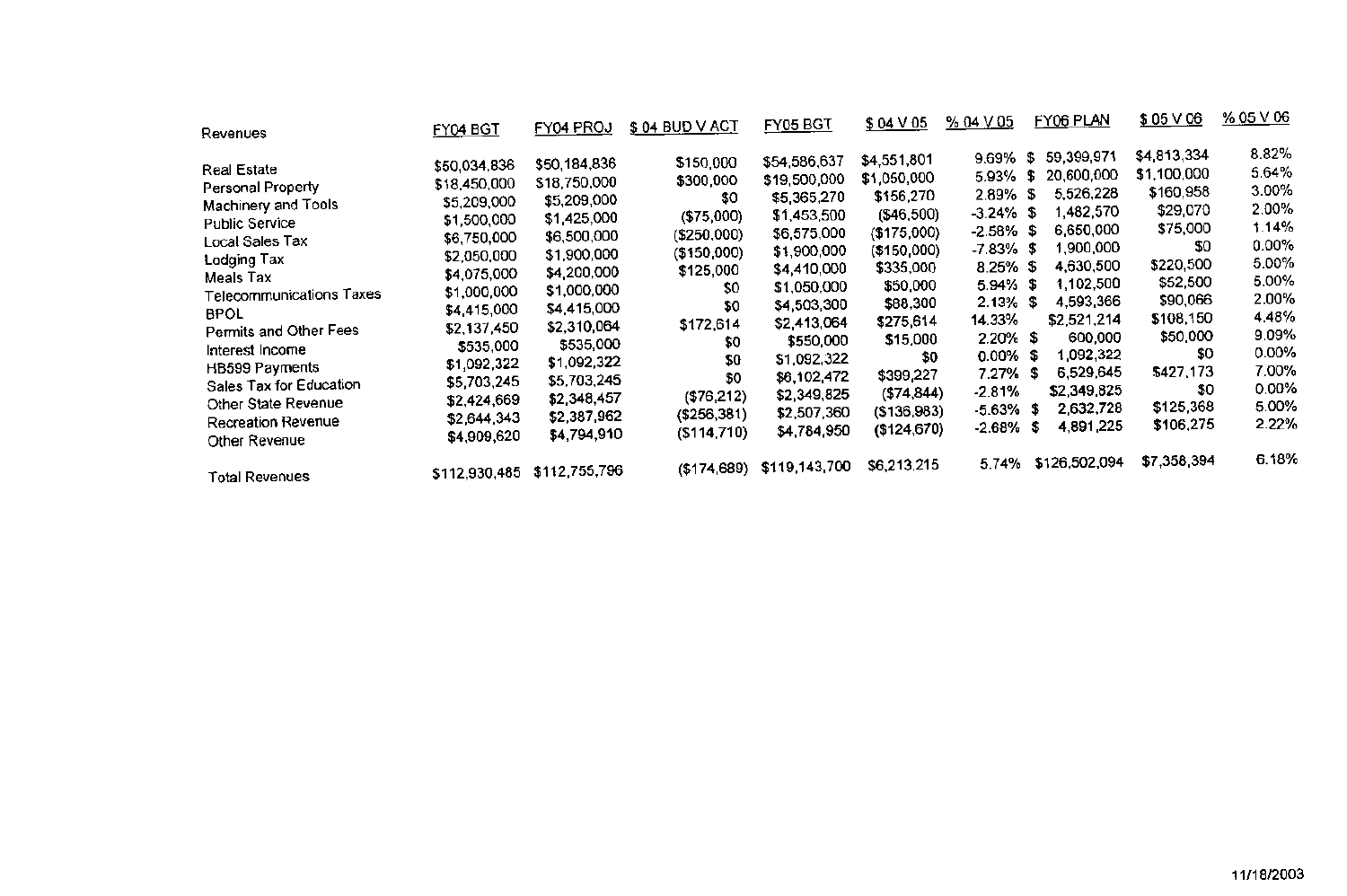# EXPENDITURES FY2004-2006

| Expenditures                                                                                                 | FY04 BGT                                                      | FY04 PROJ                                                                | \$ 04 BUD V ACT                                            | <b>FY05 BGT</b>                                                              | $$04 \vee 05$                                                | $\frac{96}{20}$ 04 V 05                             | FY06 PLAN                                                                 | $$05 \sqrt{06}$                                            | % 05 V 06                          |
|--------------------------------------------------------------------------------------------------------------|---------------------------------------------------------------|--------------------------------------------------------------------------|------------------------------------------------------------|------------------------------------------------------------------------------|--------------------------------------------------------------|-----------------------------------------------------|---------------------------------------------------------------------------|------------------------------------------------------------|------------------------------------|
| At 86 in 05 & 86 in 06                                                                                       |                                                               |                                                                          |                                                            |                                                                              |                                                              |                                                     |                                                                           |                                                            |                                    |
| Debt Service<br>Capital Projects<br>Operating- County & Other<br>Operating-Schools<br>At 86 in 05 & 85 in 06 | \$11,518,000<br>710,000<br>\$<br>\$48,162,212<br>\$52,540,273 | \$11,518,000<br>\$<br>710,000<br>\$47,373,409<br>\$52,540,273            | \$<br>\$<br>\$<br>788,803<br>\$                            | 12,190,000<br>S<br>1,285,000<br>49,928,000<br>\$.<br>55,740,700              | \$<br>672,000<br>\$<br>575,000<br>\$1,765,788<br>\$3,200,427 | 5.83% \$<br>80.99%<br>3.67%<br>6.09%                | 12,870,000<br>-\$<br>3,210,000<br>- \$<br>52,172,094<br>\$<br>58,250,000  | S.<br>680,000<br>\$1,925,000<br>\$2,244,094<br>\$2,509,300 | 5.58%<br>149.81%<br>4.49%<br>4.50% |
|                                                                                                              |                                                               |                                                                          |                                                            |                                                                              |                                                              |                                                     | \$<br>(690, 697)                                                          |                                                            |                                    |
| Debt Service<br>Capital Projects<br>Operating- County & Other<br>Operating-Schools                           | \$11,518,000<br>\$<br>710,000<br>\$48,162,212<br>\$52,540,273 | $$11,518,000$ \$<br>\$<br>710,000<br>\$47,373,409<br>\$52,540,273        | $\hat{\phantom{a}}$<br>788,803<br>\$                       | 12,190,000<br>S<br>\$<br>1,285,000<br>\$<br>49,928,000<br>\$.<br>55,740,700  | S<br>672,000<br>\$<br>575,000<br>\$1,765,788<br>\$3,200,427  | $5.83\%$ \$<br>80.99% \$<br>$3.67\%$ \$             | 12,870,000<br>3,120,209<br>51,888,908<br>6.09% \$ 57,932,279              | \$<br>680,000<br>\$1,835,209<br>\$1,960,908<br>\$2,191,579 | 5.58%<br>142.82%<br>3.93%<br>3.93% |
| At 85 in 05 and 85 in 06.                                                                                    |                                                               |                                                                          |                                                            | \$.<br>(634, 728)                                                            |                                                              |                                                     |                                                                           |                                                            |                                    |
| Debt Service<br>Capital Projects<br>Operating- County & Other<br>Operating-Schools                           | \$11,518,000<br>710,000<br>S.<br>\$48,162,212<br>\$52,540,273 | $$11,518,000$ \$<br>\$<br>710,000 \$<br>\$47,373,409<br>$$52,540,273$ \$ | $\blacksquare$<br>S<br>788,803<br>$\overline{\phantom{0}}$ | 12,190,000<br>S.<br>1,215,180<br>\$.<br>\$<br>49.661,414<br>S.<br>55,442,378 | \$<br>672,000<br>\$<br>505,180<br>\$1,499,202<br>\$2,902,105 | $5.83\%$ \$<br>$71.15\%$ \$                         | 12,870,000<br>3,120,209<br>$.3.11\%$ \$ 51,888,908<br>5.52% \$ 57,932,279 | s<br>680,000<br>\$1,905,029<br>\$2,227,494<br>\$2,489,902  | 5.58%<br>156.77%<br>4.49%<br>4.49% |
| At 85 <b>in</b> 05 and 84 in 06                                                                              |                                                               |                                                                          |                                                            | \$<br>(634, 728)                                                             |                                                              |                                                     | \$<br>(1,381,394)                                                         |                                                            |                                    |
| Debt Service<br>Capital Projects<br>Operating- County & Other<br>Dperating-Schools                           | \$11,518,000<br>710,000<br>\$48,162,212<br>\$52,540,273       | $$11,518,000$ \$<br>\$<br>710,000<br>\$47,373,409<br>\$52,540,273        | $\blacksquare$<br>- \$<br>$\sim$<br>- \$<br>788,803<br>- 5 | 12,190,000<br>\$<br>1,215,180<br>s<br>49,661,414<br>\$<br>55,442,378         | s.<br>672,000<br>S<br>505,180<br>\$1,499,202<br>\$2,902,105  | $5.83\%$ \$<br>71.15% \$<br>$3.11\%$ \$<br>5.52% \$ | 12,870,000<br>2,843,931<br>51,681,699<br>57,725,070                       | \$<br>680,000<br>\$1,628,751<br>\$2,020,285<br>\$2,282,692 | 5.58%<br>134.03%<br>4.07%<br>4.12% |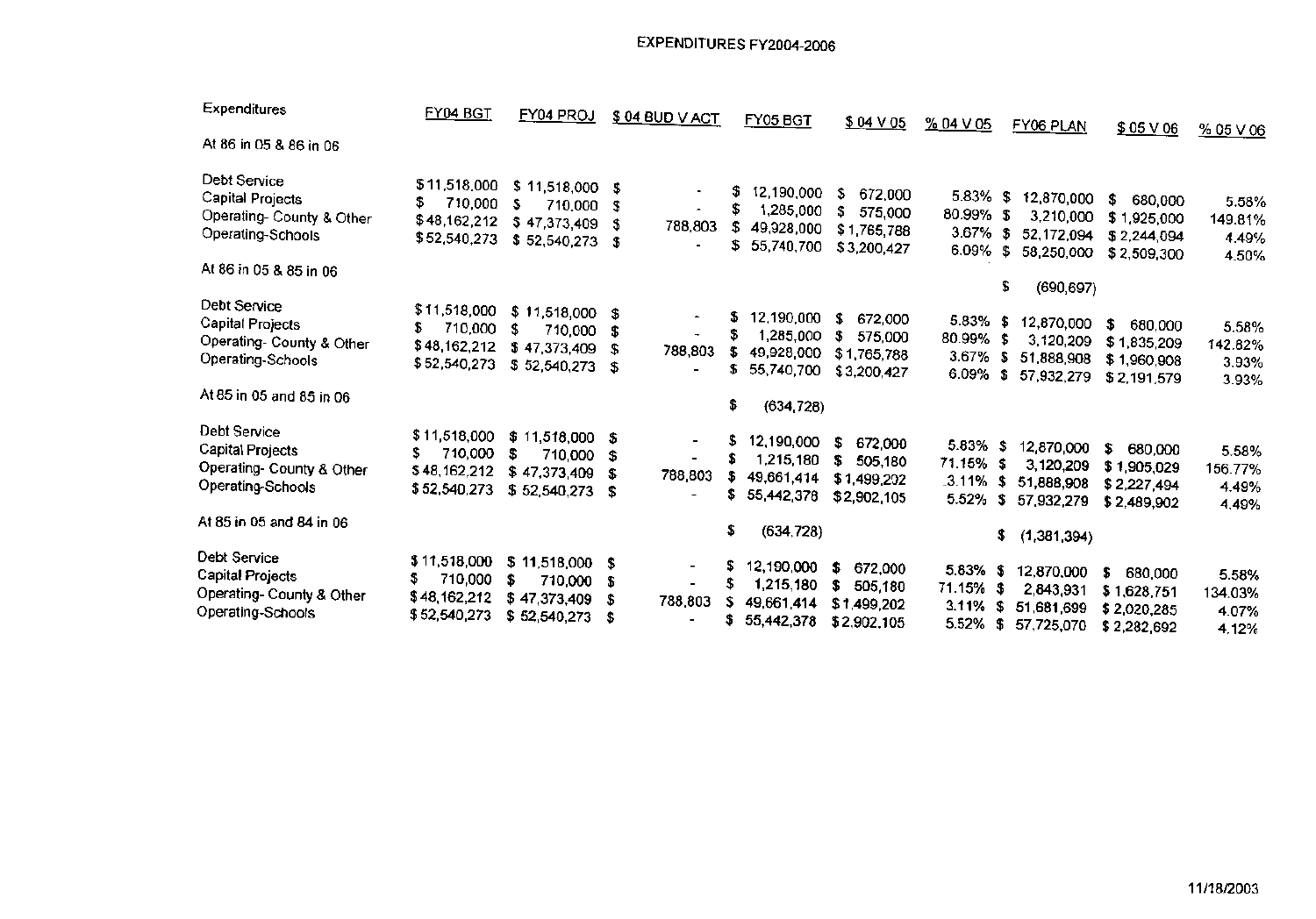# PLANNING FY2007-2009

| Revenues                  | FY07         | \$06 V 07   | %06V07    | <u>FY08</u>  | $$07 \vee 08$    | % 07 V 08 | FY09               | \$08 V 09     | $%08$ $\vee$ 09 |
|---------------------------|--------------|-------------|-----------|--------------|------------------|-----------|--------------------|---------------|-----------------|
| <b>Real Estate</b>        | 64,151,969   | 4,751,998   | $8.00\%$  | 69,284,126   | \$5,132,157      | 8.00%     | 74,826,856         | \$5,542,730   | 8.00%           |
| Personal Property         | 21,630,000   | 1,030,000   | 5.00%     | 22,711,500   | \$1,081,500      | 5.00%     | 23,847,075         | \$1,135,575   | 5.00%           |
| Machinery and Tools       | 5,802,539    | 276,311     | 5.00%     | 6,092,666    | \$<br>290,127    | 5.00%     | 6,397,300          | \$<br>304,633 | 5.00%           |
| Public Service            | 1,512,221    | 29,651      | 2.00%     | 1,542,466    | 30,244<br>\$     | 2.00%     | 1,573,315          | \$<br>30,849  | 2.00%           |
| <b>Local Sales Tax</b>    | 6,783,000    | 133,000     | 2.00%     | 6,918,660    | \$<br>135,660    | 2.00%     | 7,057,033          | \$<br>138,373 | 2.00%           |
| Lodging Tax               | 1,900,000    |             | 0.00%     | 1,900,000    | \$               | 0.00%     | 1,900,000          | \$            | 0.00%           |
| Meals Tax                 | 4,862,025    | 231,525     | 5.00%     | 5,105,126    | 243,101<br>\$    | 5.00%     | 5,360,383          | 255,256<br>\$ | 5.00%           |
| Telecommunications Taxes  | 1,157,625    | 55,125      | 5.00%     | 1,215,506    | 57,881<br>S      | 5.00%     | 1,276,282          | 60,775<br>S.  | 5.00%           |
| <b>BPOL</b>               | 4,685,233    | 91,867      | 2.00%     | 4,778,938    | 93,705<br>S      | 2.00%     | 4,874,517          | 95,579<br>\$  | 2.00%           |
| Development Fees          | 2,647,275    | 126,061     | 5.00%     | 2,779,638    | 132,364<br>S.    | 5.00%     | 2,918,620          | \$<br>138,982 | 5.00%           |
| Interest Income           | 630,000      | 30,000      | 5.00%     | 661,500      | \$<br>31,500     | 5.00%     | 694,575            | 33,075<br>\$  | 5.00%           |
| <b>HB599 Payments</b>     | 1,092,322    |             | 0.00%     | 1,092,322    | \$               | 0.00%     | 1,146,938          | \$<br>54,616  | 5.00%           |
| Sales Tax for Education   | 6,856,127    | 326,482     | 5.00%     | 7,198,934    | 342,806<br>S     | 5.00%     | 7,198,934          | \$            | 0.00%           |
| Other State Revenue       | 2,349,825    |             | 0.00%     | 2,349,825    | s                | 0.00%     | 2,349,825          | \$            | 0.00%           |
| Recreation Revenue        | 2,764,364    | 131,636     | 5.00%     | 2,902,583    | 138,218<br>\$    | 5.00%     | 3,047,712          | \$<br>145,129 | 5.00%           |
| Other Revenue             | 5,037,962    | 146,737     | 3.00%     | 5,189,101    | \$<br>151,139    | 3.00%     | 5,344,774          | \$<br>155,673 | 3.00%           |
| <b>Total Revenues</b>     | 133,862,488  | 7,360,394   | 5.82%     | 141,722,891  | 7,860,403        | 5.87%     | 149,814,138        | 8,091,246     | 5.71%           |
| <b>Expenditures</b>       |              |             |           |              |                  |           |                    |               |                 |
| <b>Debt Service</b>       | \$13,550,000 | \$680,000   | 5.28%     | \$12,750,000 | (800,000)<br>\$. | -5.90%    | \$14,050,000       | \$1,300,000   | 10.20%          |
| Capital Projects          | \$4,500,000  | \$1,290,000 | 40.19% \$ | 5,150,000    | \$.<br>650,000   | 14.44%    | \$6,000,000        | \$<br>850,000 | 16.50%          |
| Operating- County & Other | \$54,762,488 | \$2,590,394 | 4.97%     | \$56,922,891 | \$2,160,403      | 3.95%     | \$59,764,138       | \$2,841,246   | 4.99%           |
| Operating-Schools         | \$61,050,000 | \$2,800,000 | 4.81%     | \$66,900,000 | \$5,850,000      |           | 9.58% \$70,000,000 | \$3,100,000   | 4.63%           |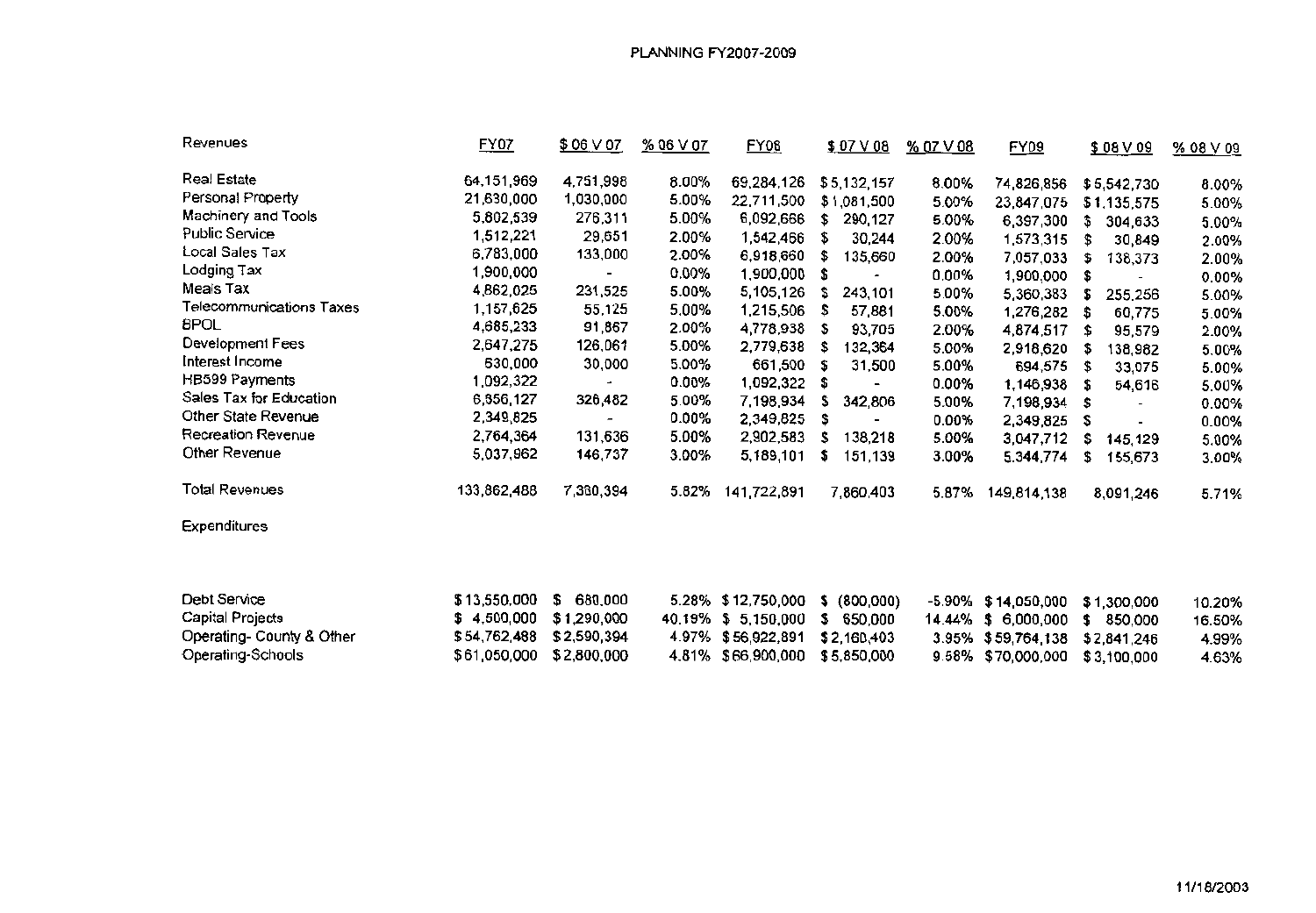# **BUDGET/FINANCIAL TRENDS WORKSESSION**

November 25, 2003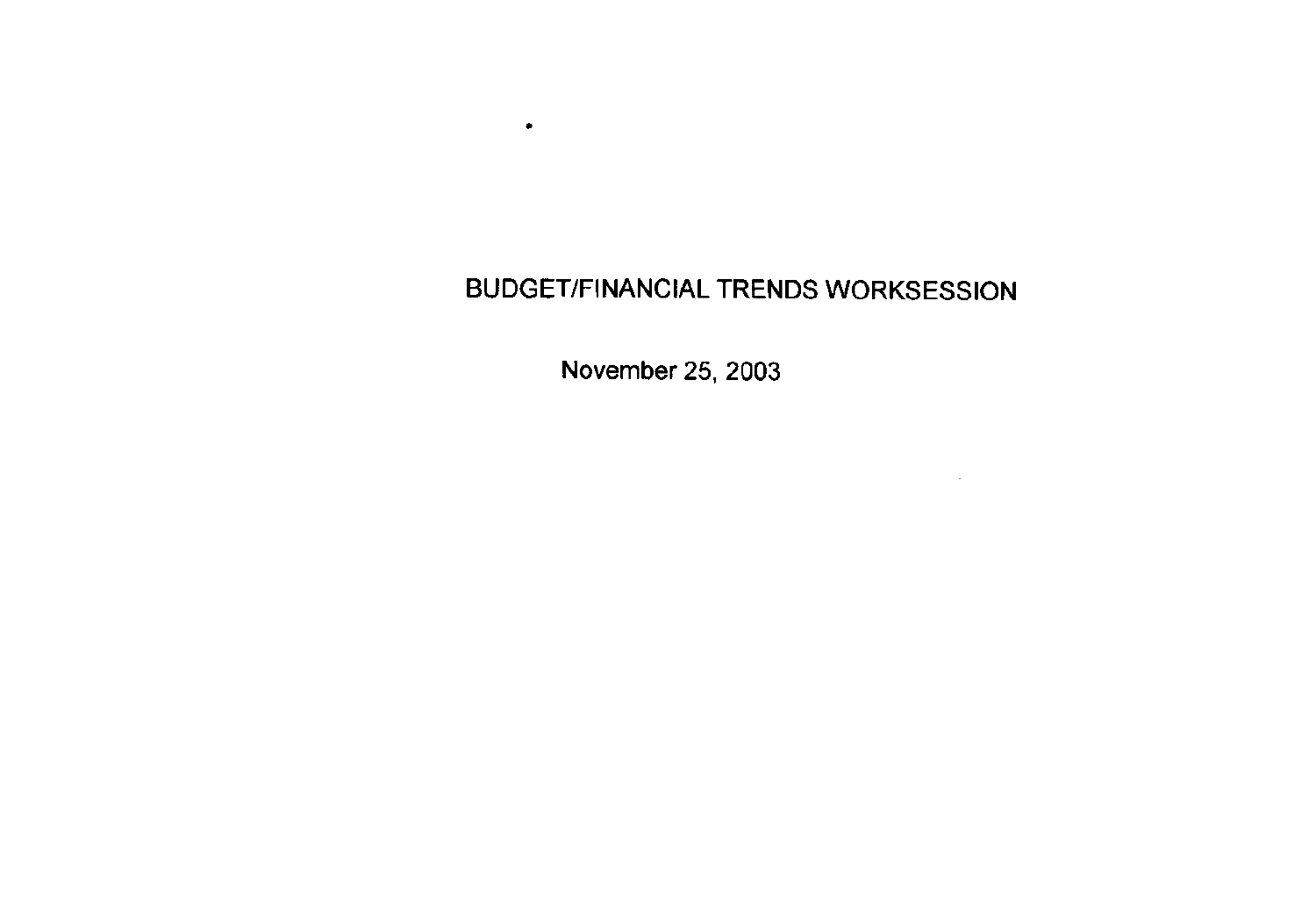This is a presentation of FY2002 revenues on a per capita basis for the Hampton Roads region, expanded to include the counties used by Davenport in comparing AA rated jurisdictions

James City County revenues per capita are mid-range for the localities in the region, but on the high side in comparing the totals to the counties sharing a AA rating.

James City County leads the field in real property and machinery & tools revenue per capita and has relatively healthy personal property, sales, room and meal collections as well. The County did not collect consumer utility taxes in FY2002 and is the only locality in this survey that did not.

James City County is second only to Williamsburg in the \$ per capita generated from local sources.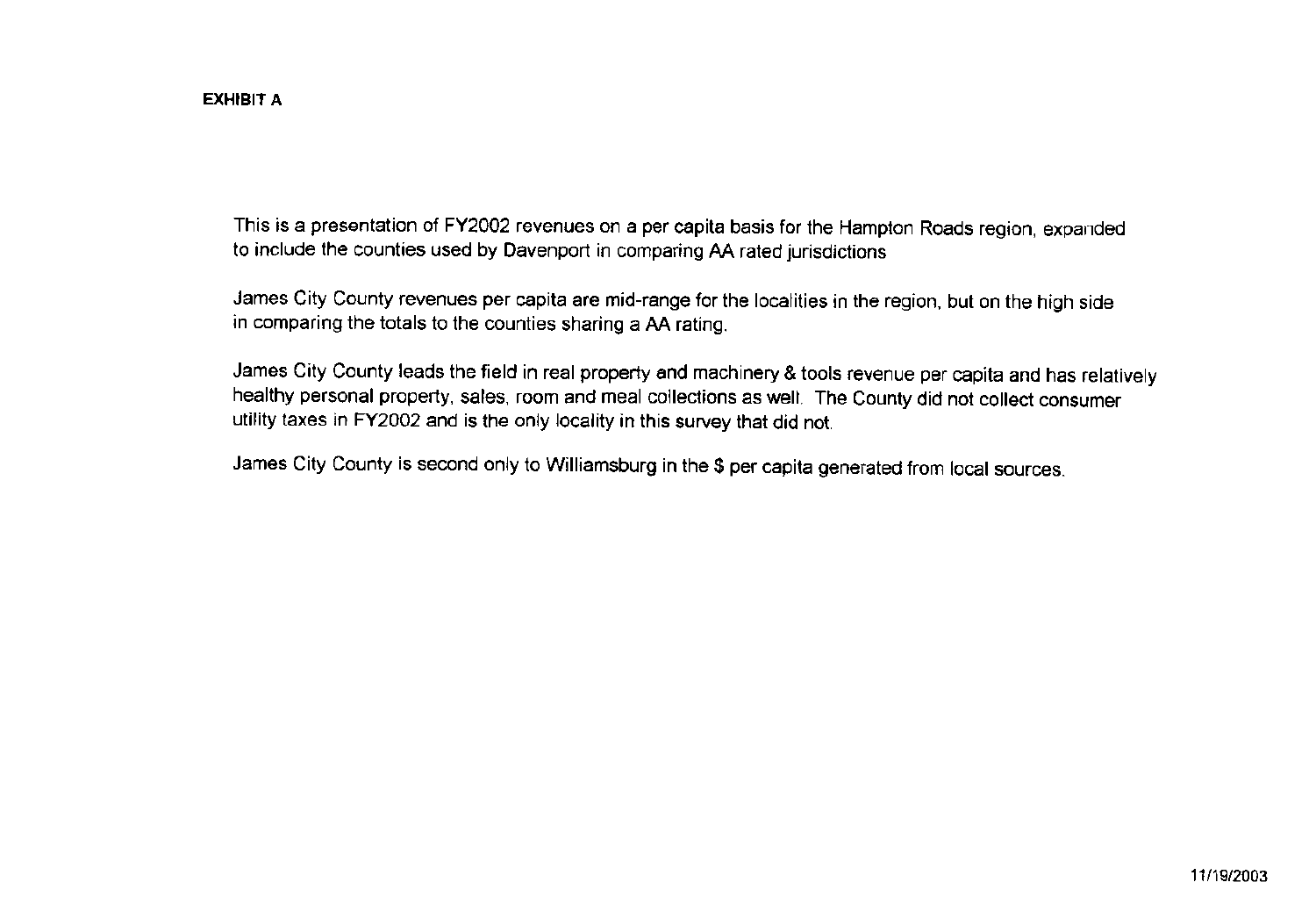# JURISDICTIONAL COMPARISONS

# 2002 STATE AUDITOR OF PUBLIC ACCOUNTS

**EXHIBIT A** 

# **REGIONAL**

# PER CAPITA REVENUE

|                        | Real Prop | Pers Prop | M & Tool | Sales | Con Util | <b>BPOL</b>     | Room           | Meal                     | Other           | <b>Tot Local</b> | State | Fed | Total          |
|------------------------|-----------|-----------|----------|-------|----------|-----------------|----------------|--------------------------|-----------------|------------------|-------|-----|----------------|
| Chesapeake             | 658       | 135       | 12       | 120   | 74       | $\overline{83}$ | 10             | 63                       | $\frac{378}{2}$ | 1,432            | 1,068 | 148 | 2,648          |
| Hampton                | 487       | 65        | 12       | 81    | 70       | 65              | 16             | 71                       | 405             | 1,271            | 1,070 | 206 | 2,547          |
| James City             | 861       | 168       | 104      | 127   |          | 76              | 39             | 73                       | 290             | 1,738            | 681   | 117 | 2,536          |
| Newport News           | 511       | 106       | 70       | 99    | 61       | 63              | 10             | 58                       | 460             | 1,438            | 1,110 | 244 | 2,792          |
| Norfolk                | 493       | 115       | 29       | 108   | 162      | 80              | 21             | 82                       | 356             | 1,446            | 1,072 | 316 | 2,834          |
| Poquoson               | 703       | 110       |          | 34    | 36       | 26              | 17             | 85                       | 226             | 1,237            | 1,026 | 82  | 2,345          |
| Suffolk                | 524       | 91        | 19       | 73    | 96       | 50              | 3              | 37                       | 319             | 1,212            | 1,096 | 188 | 2,496          |
| Virginia Beach         | 665       | 178       | 2        | 95    | 84       | 67              | 32             | 74                       | 252             | 1,450            | 946   | 191 | 2,587          |
| Williamsburg           | 394       | 29        | 96       | 347   | 32       | 129             | 327            | 422                      | 393             | 2,168            | 397   | 106 | 2,671          |
| York                   | 583       | 118       | 24       | 84    | з        | 56              | 33             | 52                       | 344             | 1,297            | 947   | 234 | 2,478          |
| DAVENPORT COUNTY GROUP |           |           |          |       |          |                 |                |                          |                 |                  |       |     |                |
| Albemarle              | 617       | 140       | 11       | 113   | 70       | 79              | 16             | $\blacksquare$           | 279             | 1,325            | 660   | 142 | 2,127          |
| Fauquier               | 795       | 198       | 7        | 82    | 38       | 15              | $\blacksquare$ | $\blacksquare$           | 417             | 1,552            | 767   | 96  | 2,415          |
| Hanover                | 571       | 169       | 28       | 128   | 41       | 5               | 7              | $\overline{\phantom{a}}$ | 256             | 1,206            | 818   | 84  | 2,108          |
| James City             | 861       | 168       | 104      | 127   | -        | 76              | 39             | 73                       | 290             | 1,738            | 681   | 117 |                |
| <b>Prince William</b>  | 799       | 118       |          | 107   | 62       | 43              | 7              |                          | 401             | 1,538            | 917   | 129 | 2,536          |
| Stafford               | 662       | 105       |          | 63    | 62       | -               | 8              | 30                       | 351             | .282             | 963   | 120 | 2,584          |
| York                   | 583       | 118       | 24       | 84    | з        | 56              | 33             | 52                       | 344             | ,297             | 947   | 234 | 2,365<br>2.478 |

Bolded numbers represent the highs and lows in a particular categoy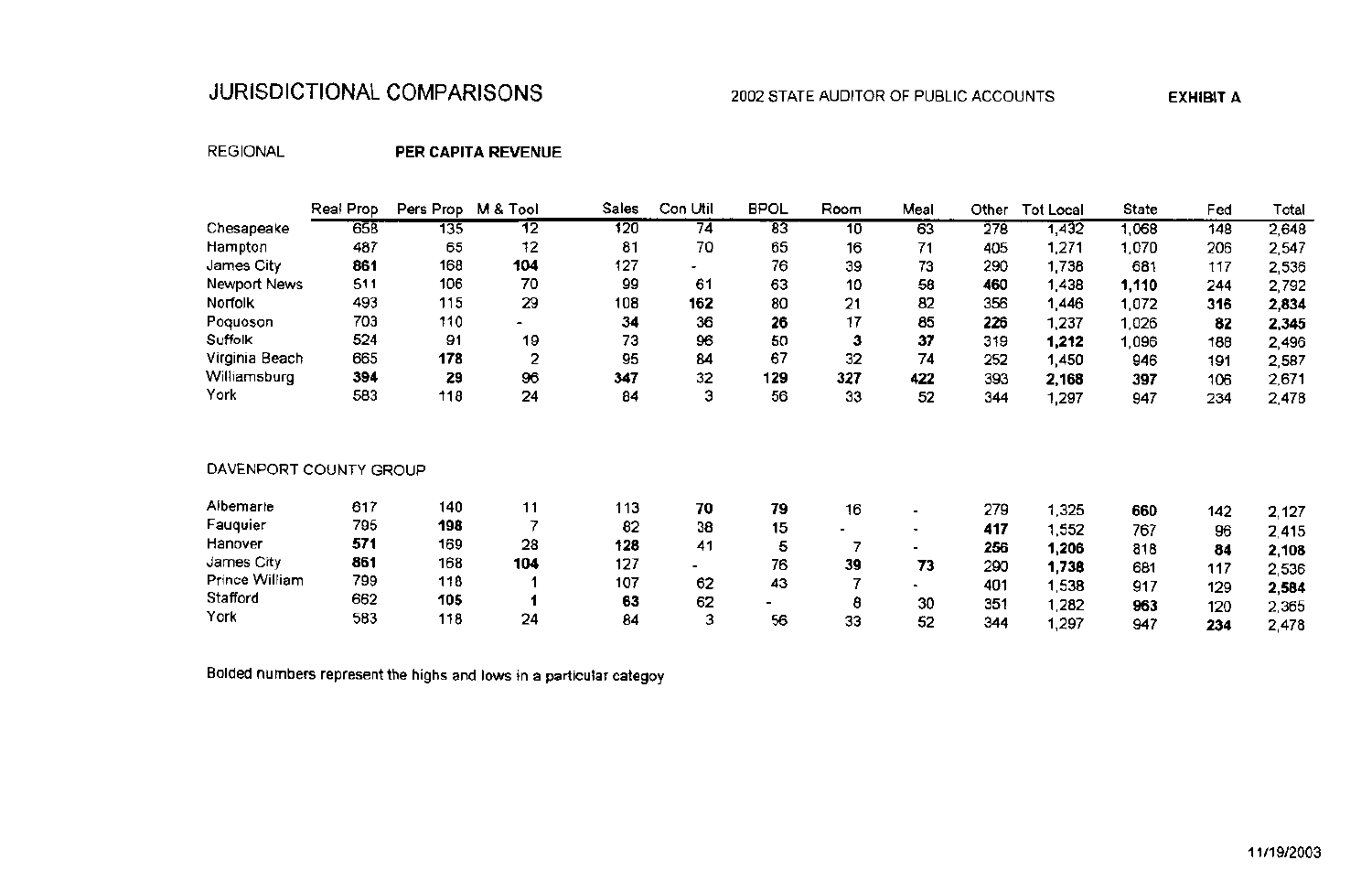# **EXHIBIT B**

Using the same communities compared in Exhibit A, tax rates are shown for FY2002:

Real Estate - regionally, James City is on the low side, mid range in the AA counties

Personal Property tax rates are mid-range, as is the tax rate for machinery & tools

The County does not have a monthly residential tax on electric service, or an annual motor vehicle license charge, and taxes on telephone service (utility tax and E911 tax) are the lowest in the group.

Going back to Exhibit A where it is shown that the County generates the highest per capita real estate and machinery & tools taxes - it is obviously not because the County's tax rates are the highest, but the tax base is higher, per capita, than it is in other communities.

The State has identified James City County as a community with low fiscal stress, Norfolk, as an example, is a community designated as one with high fiscal stress.

This exhibit illustrates why that is so. James City has revenue options it hasn't used yet, and has the tax base to generate additional revenue by raising rates - Norfolk, by contrast, has pushed tax rates across the board to practical limits - it has neither the tax base nor significant additional unused tax rate increases Interesting to note, the only tax rate not optimized in Norfolk is for personal property - and increasing that rate is under discussion for FY2005.

James City County has, by tax policies established by previous Boards, focused on real estate taxes as its primary source of revenue. The County has chosen to avoid some revenue sources that are considered to be regressive. As an example - a motor vehicle license or a monthly tax on electric services would hurt low income residents more than it would upper-income residents, considering relative ability to pay.

A \$30 annual motor vehicle license fee would generate \$1,500,000 annually for JCC.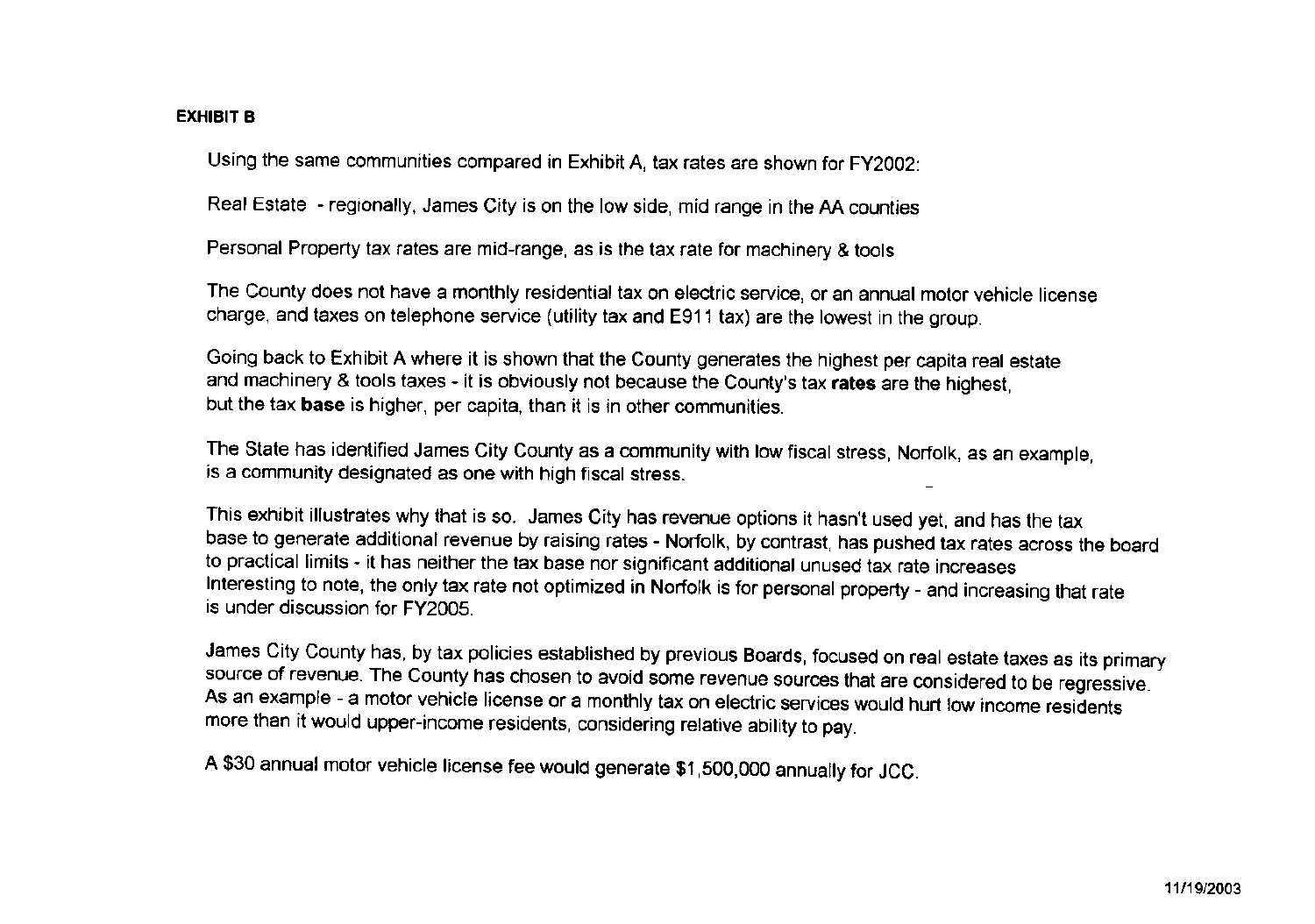# JURISDICTIONAL COMPARISONS

**EXHIBIT B** 

#### **REGIONAL TAX RATES**

|                        |                    |            |            |     |           |   | MONTHY                   | <b>MONTULA</b> |   | MOIOL          |       |       |                |   |           |
|------------------------|--------------------|------------|------------|-----|-----------|---|--------------------------|----------------|---|----------------|-------|-------|----------------|---|-----------|
|                        | <b>Real Estate</b> |            | Effective  |     | Effective |   | Resid                    | Resid          |   | Vehicle        |       |       |                |   |           |
|                        | Nominal            | Effective  | Per Prop   |     | Mach & T  |   | Electric                 | Phone          |   | License        | Meals | Room  | Admiss         |   | Cigarette |
| Chesapeake             | \$<br>1.25         | \$<br>1.20 | \$<br>3.12 | `\$ | 0.62      | S | 5.50                     | 10,00          | £ | 28.00          | 5.50% | 6.00% | 10.00%         | S | 0.50      |
| Hampton                | 1.25               | 1.18       | 3.32       |     | 1.05      |   | 3.00                     | 5.50           |   | 28.00          | 6.50  | 7.50  | 10.00          |   | 0.35      |
| James City             | 0.87               | 0.78       | 3.12       |     | 1.00      |   |                          | 1.95           |   |                | 4.00  | 4.00  | $\blacksquare$ |   | $\bullet$ |
| Newport News           | 1.24               | 1.17       | 3.24       |     | 1.17      |   | 3.08                     | 5.25           |   | 31.00          | 6.50  | 7.50  | 7.50           |   | 0.45      |
| Norfolk                | 1.40               | 1.26       | 3.12       |     | 1.60      |   | 3.75                     | 8.20           |   | 31.00          | 6.50  | 8.00  | 10.00          |   | 0.30      |
| Poquoson               | 1.12               | 1.03       | 3.00       |     | 1.16      |   | 3.00                     | 5.50           |   | 25.00          | 5.50  |       |                |   | 0.10      |
| Portsmouth             | 1,36               | 1.26       | 3.39       |     | 1.50      |   | 3.40                     | 6.00           |   | 30.00          | 6.50  | 8.00  | 10.00          |   | 0.35      |
| Suffolk                | 1.05               | 0.94       | 3.32       |     | 0.63      |   | 3.00                     | 5.00           |   | 25.00          | 5.50  | 6.00  | 10.00          |   | 0.30      |
| Virginia Beach         | 1.22               | 1.11       | 2.89       |     | 0.40      |   | 3.00                     | 4.95           |   | 25.00          | 5.50  | 10.00 | 10.00          |   | 0.32      |
| Williamsburg           | 0.54               | 0.47       | 2.73       |     | 1.05      |   | 1.00                     | 2.00           |   | $\blacksquare$ | 5.00  | 5.00  | ٠              |   | ۰.        |
| York                   | 0.86               | 0.83       | 3.12       |     | 1.00      |   |                          | 2.18           |   | 23.00          | 4.00  | 5.00  |                |   |           |
| DAVENPORT COUNTY GROUP |                    |            |            |     |           |   |                          |                |   |                |       |       |                |   |           |
| Albemarle              | 0.76               | 0.66       | 3.34       |     | 0.86      |   | 4.00                     | 6.00           |   | 25.50          | 4.00  | 5.00  |                |   |           |
| Fauquier               | 1.06               | 0.87       | 3.63       |     | 1.86      |   | 3.00                     | 5.00           |   | 25.00          |       |       |                |   |           |
| Hanover                | 0.83               | 0.71       | 2.84       |     | 0.36      |   | 3.00                     | 3.00           |   | 28.00          |       | 8.00  | ۰              |   |           |
| James City             | 0.87               | 0.78       | 3.12       |     | 1.00      |   |                          | 1.95           |   |                | 4.00  | 4.00  |                |   |           |
| Prince William         | 1.34               | 1.19       | 3.18       |     | 1.00      |   | 3.00                     | 4.75           |   | 24.00          |       | 5.00  | -              |   |           |
| Stafford               | 1.18               | 1.05       | 2.20       |     | 0.49      |   | 3.00                     | 4.50           |   | 23.00          | 4.00  | 5.00  | -              |   |           |
| York                   | 0.86               | 0.83       | 3.12       |     | 1.00      |   | $\overline{\phantom{a}}$ | 2.18           |   | 23.00          | 4.00  | 5.00  |                |   |           |

Bolded numbers represent the highs and lows in a particular categoy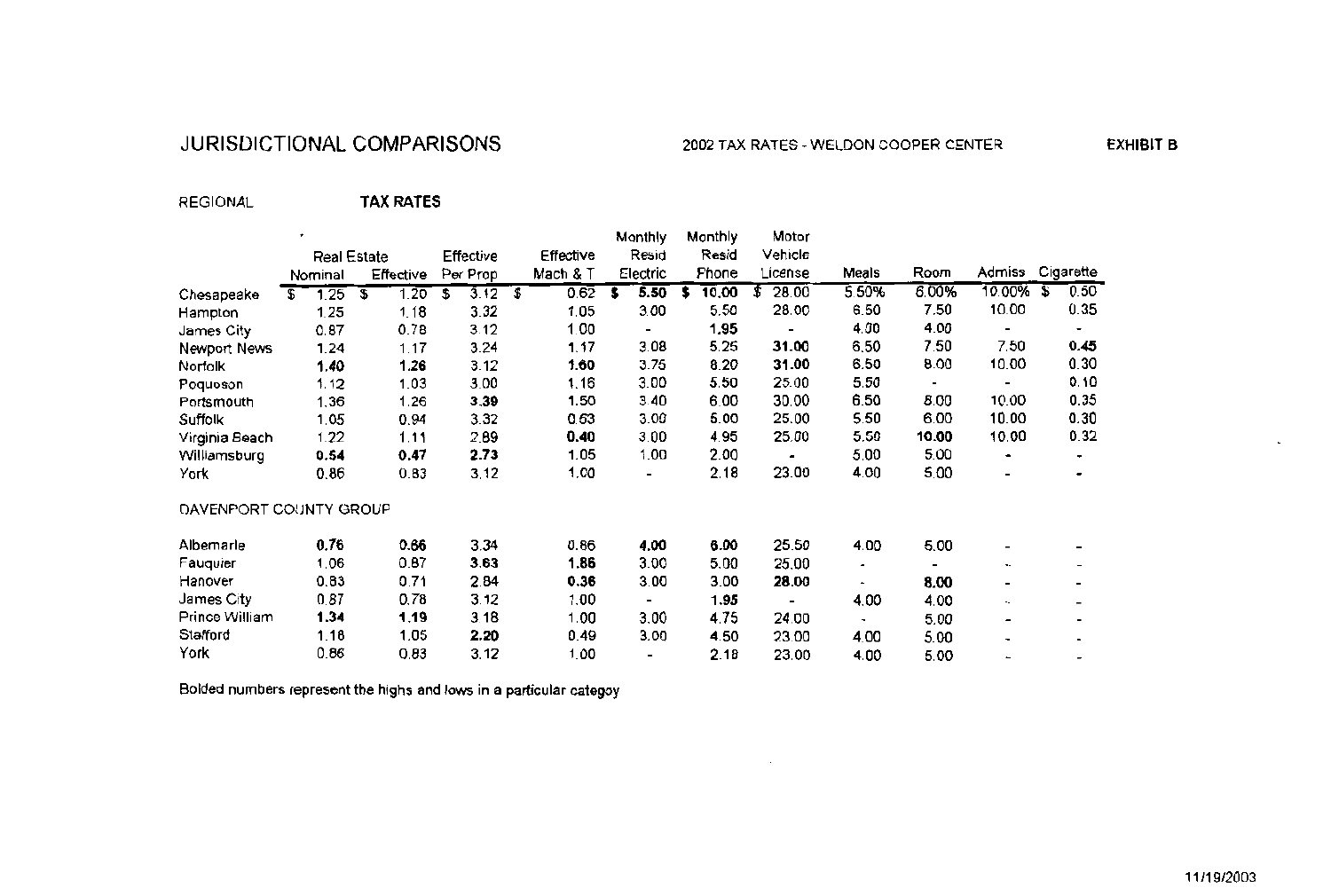# **EXHIBIT C**

Comparing spending per capita - James City County is on the low side in the region, in the middle of the range for the AA communities.

We spend the least in the region on public works per capita, the most for judicial. Compared with other AA rated communities - we spend the least for education, the most for libraries, parks/recreation and community development.

Expenditures shown per capita are lower than the revenue generated per capita, shown in Exhibit A - the difference relates to capital projects and debt service paid for past capital projects.

Focusing on schools - Poquoson spent the most per capita of the Hampton Roads communities, while Williamsburg spent the least - one of the failings of comparing per-capita spending, as illustrated in Exhibit D.

11/19/2003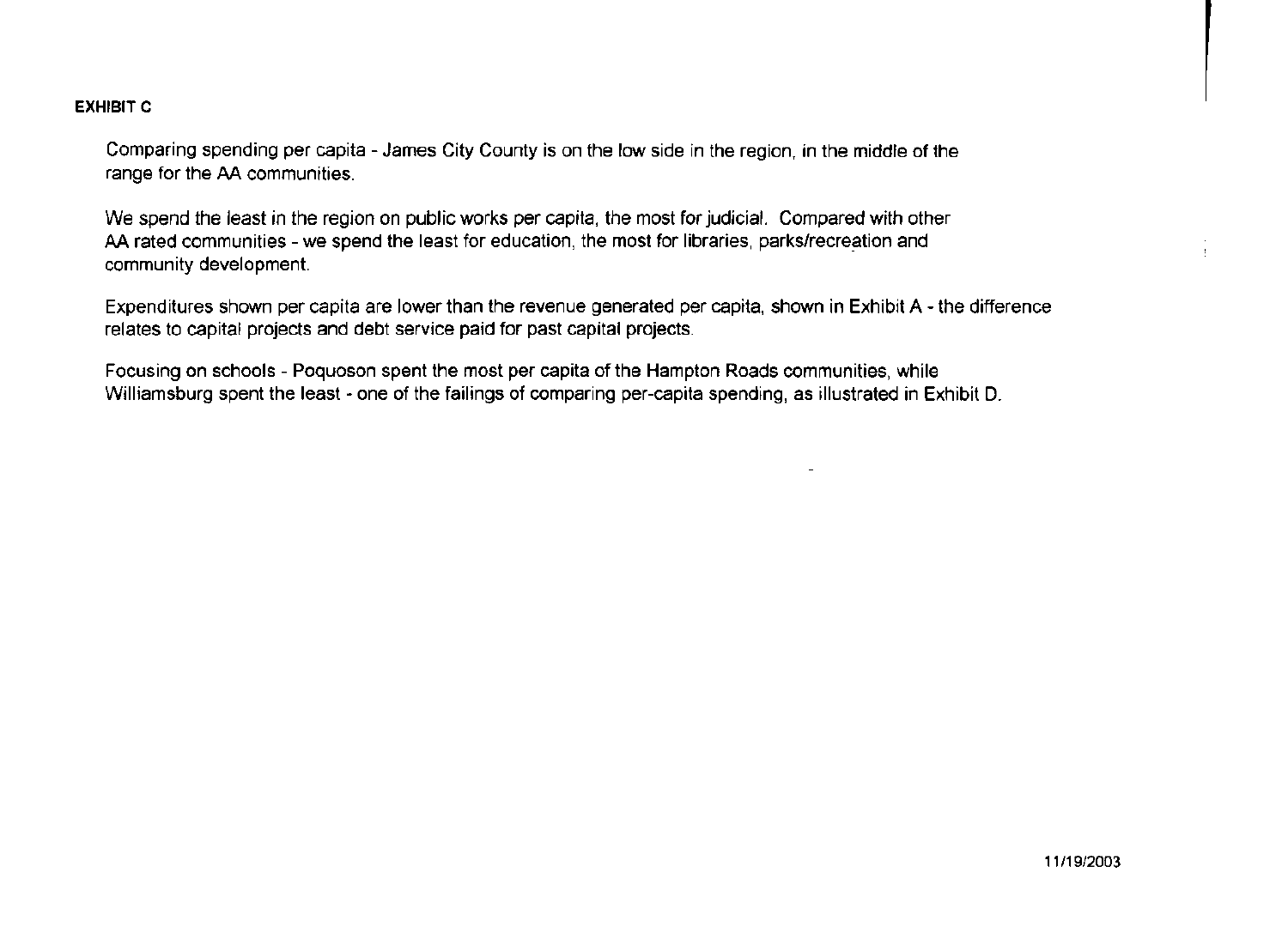# JURISDICTIONAL COMPARISONS

**EXHIBIT C** 

# **REGIONAL**

j.

# PER CAPITA EXPENDITURES

|                        | Schools | Pub Safety | <b>Hith/Wel</b> | Pub Wks | Judicial | Pks/Rec         | Lib/Cul | Com Dev | Total |
|------------------------|---------|------------|-----------------|---------|----------|-----------------|---------|---------|-------|
| Chesapeake             | 1,322   | 397        | 190             | 232     | 58       | $\overline{20}$ | 31      | 57      | 2,307 |
| Hampton                | 1,161   | 350        | 299             | 170     | 33       | 77              | 61      | 85      | 2,236 |
| James City             | 1,174   | 296        | 173             | 62      | 78       | 74              | 71      | 148     | 2,076 |
| Newport News           | 1,301   | 418        | 331             | 171     | 33       | 88              | 33      | 107     | 2,482 |
| Norfolk                | 1,197   | 520        | 343             | 260     | 40       | 60              | 77      | 70      | 2,567 |
| Poquoson               | 1,345   | 283        | 93              | 123     | 13       | 65              | 43      | 42      | 2,007 |
| Suffolk                | 1,188   | 368        | 255             | 91      | 59       | 42              | 13      | 69      | 2,085 |
| Virginia Beach         | 1,242   | 291        | 161             | 209     | 26       | 50              | 44      | 93      | 2,116 |
| Williamsburg           | 716     | 591        | 227             | 250     | 23       | 85              | 78      | 220     | 2,190 |
| York                   | 1,310   | 316        | 166             | 146     | 38       | 22              | 51      | 52      | 2,101 |
| DAVENPORT COUNTY GROUP |         |            |                 |         |          |                 |         |         |       |
|                        |         |            |                 |         |          |                 |         |         |       |
| Albemarle              | 1,181   | 204        | 235             | 33      | 30       | 20              | 36      | 146     | 1,885 |
| Fauquier               | 1,221   | 205        | 180             | 156     | 52       | 26              | 25      | 45      | 1,910 |
| Hanover                | 1,191   | 296        | 158             | 46      | 28       | 22              | 27      | 44      | 1,812 |
| James City             | 1,174   | 296        | 173             | 62      | 78       | 74              | 71      | 148     | 2,076 |
| Prince William         | 1,400   | 344        | 162             | 89      | 34       | 60              | 32      | 46      | 2,167 |
| Stafford               | 1,481   | 255        | 132             | 42      | 32       | 33              | 36      | 25      | 2,036 |
| York                   | 1,310   | 316        | 166             | 146     | 38       | 22              | 51      | 52      | 2,101 |

Bolded numbers represent the highs and lows in a particular categoy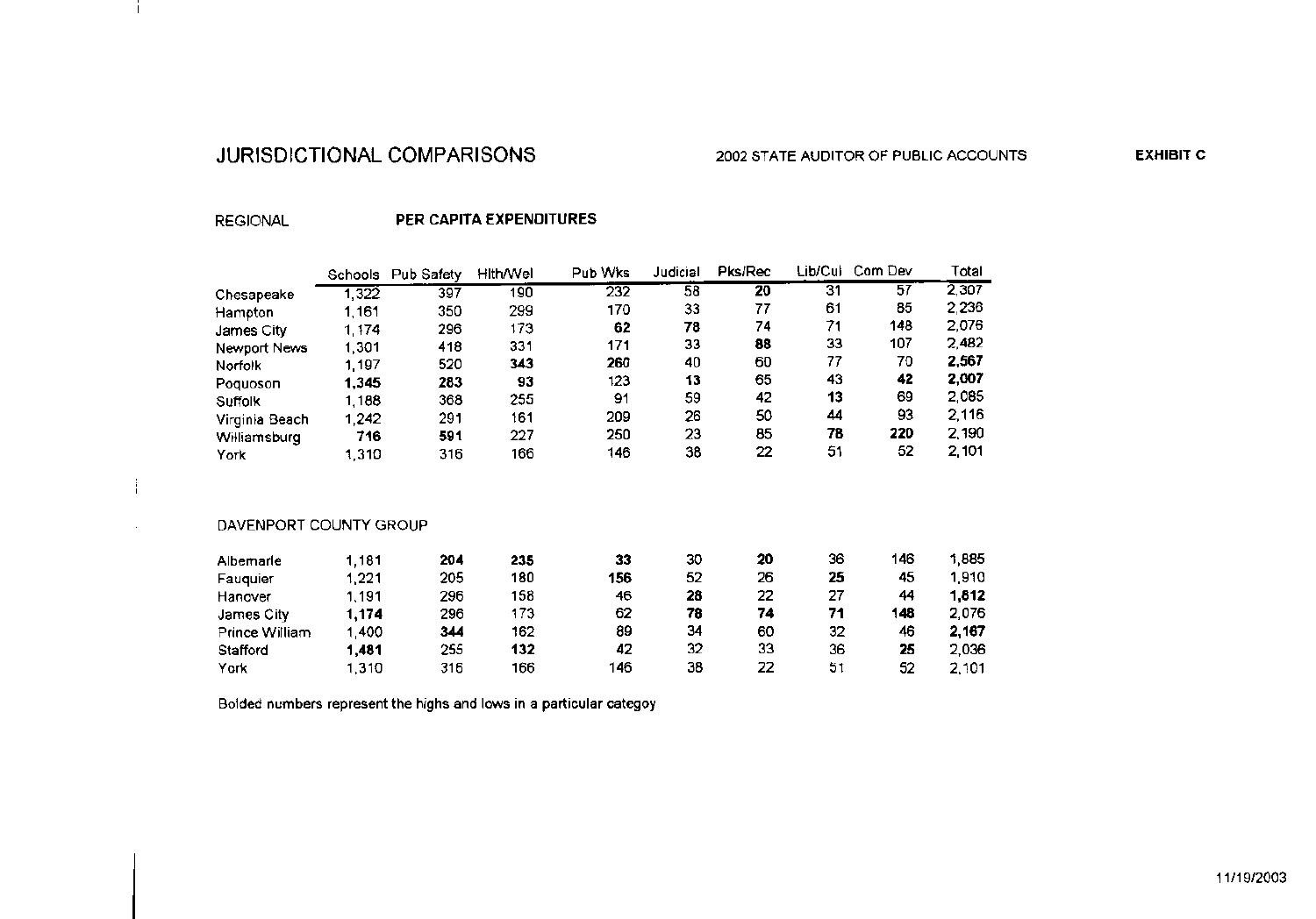# **EXHIBIT D**

Regionally the County spends on the low side, per capita, and on the high side, per student, for public schools. For the AA rated communities - JCC is the lowest per capita, and next to the highest per student.

Regionally - Poquoson leads the group in per capita spending while Williamsburg is last by a wide margin. On a per-student basis the positions are reversed - Williamsburg has the highest while Poquoson has the lowest.

James City County has one of the lowest ratios of students per 1,000 population, only Williamsburg and Albemarle have lower ratios. York/Poquoson have the highest ratios in the region.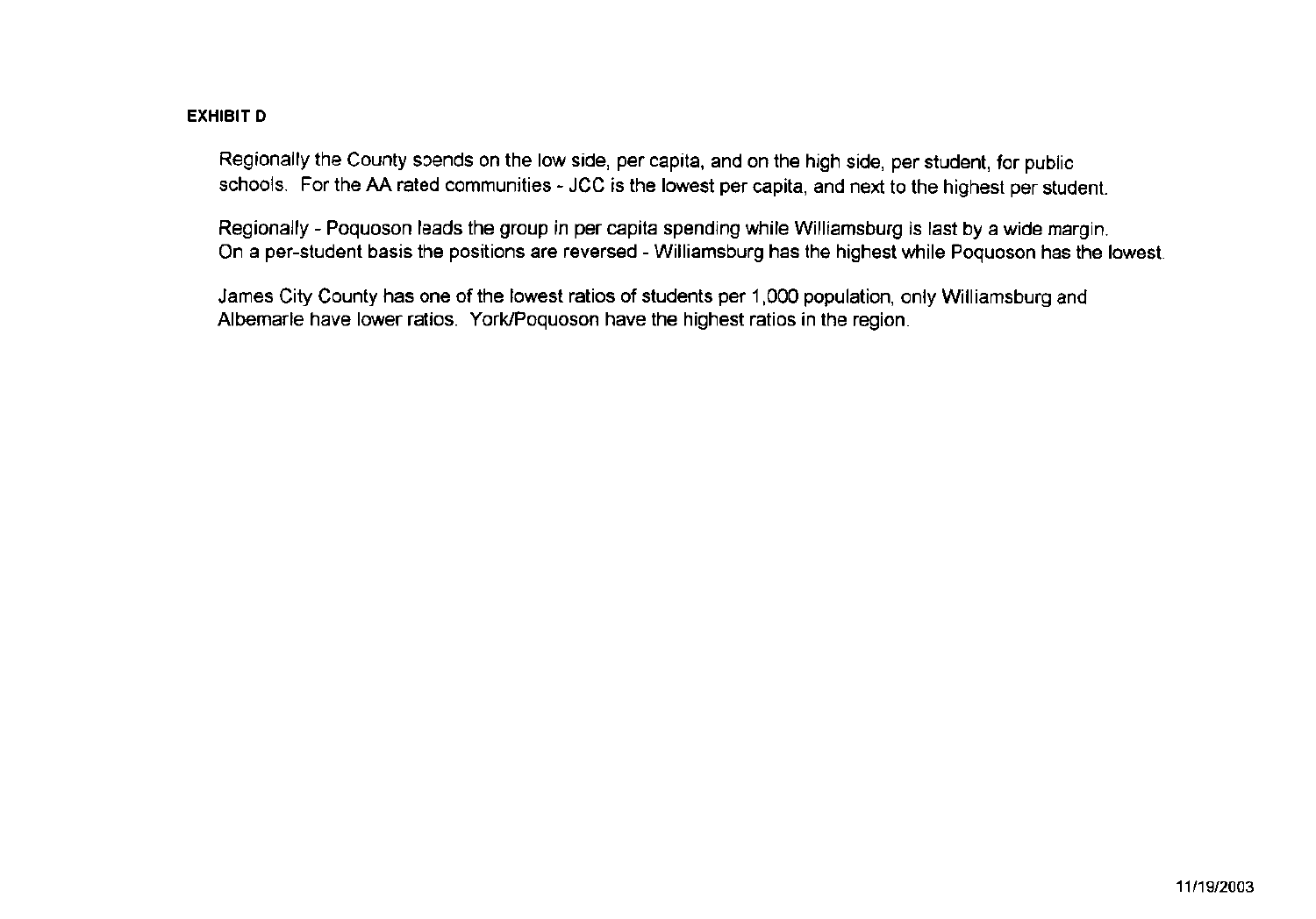# JURISDICTIONAL COMPARISONS

# **REGIONAL**

SCHOOL SPENDING

|                |        |                |           | <b>Students</b> |
|----------------|--------|----------------|-----------|-----------------|
|                | Per    | Per            | 2002 Sept | Per             |
|                | Capita | <b>Student</b> | Enroll    | 1,000 Pop       |
| Chesapeake     | 1,322  | 6,885          | 39,380    | 192             |
| Hampton        | 1,161  | 7,331          | 22,996    | 158             |
| James City     | 1,174  | 7,802          | 7,795     | 150             |
| Newport News   | 1,301  | 7,093          | 32,887    | 183             |
| Norfolk        | 1,197  | 7,626          | 36,745    | 157             |
| Poquoson       | 1,345  | 6,216          | 2,510     | 216             |
| Suffolk        | 1,188  | 6,481          | 12,685    | 183             |
| Virginia Beach | 1,242  | 7,010          | 75,902    | 177             |
| Williamsburg   | 716    | 11,902         | 758       | 60              |
| York           | 1,310  | 6,462          | 11,921    | 203             |

# DAVENPORT COUNTY GROUP

| Albemarle      | 1,181 | 8,357 | 12,253 | 141 |
|----------------|-------|-------|--------|-----|
| Fauguier       | 1,221 | 7,163 | 10,040 | 170 |
| Hanover        | 1,191 | 6,171 | 17,563 | 193 |
| James City     | 1,174 | 7,802 | 7,795  | 150 |
| Prince William | 1,400 | 7,208 | 60,541 | 194 |
| Stafford       | 1,481 | 6,337 | 24,003 | 234 |
| York           | 1,310 | 6,462 | 11,921 | 203 |

Bolded numbers represent the highs and lows in a particular categoy

**EXHIBIT D**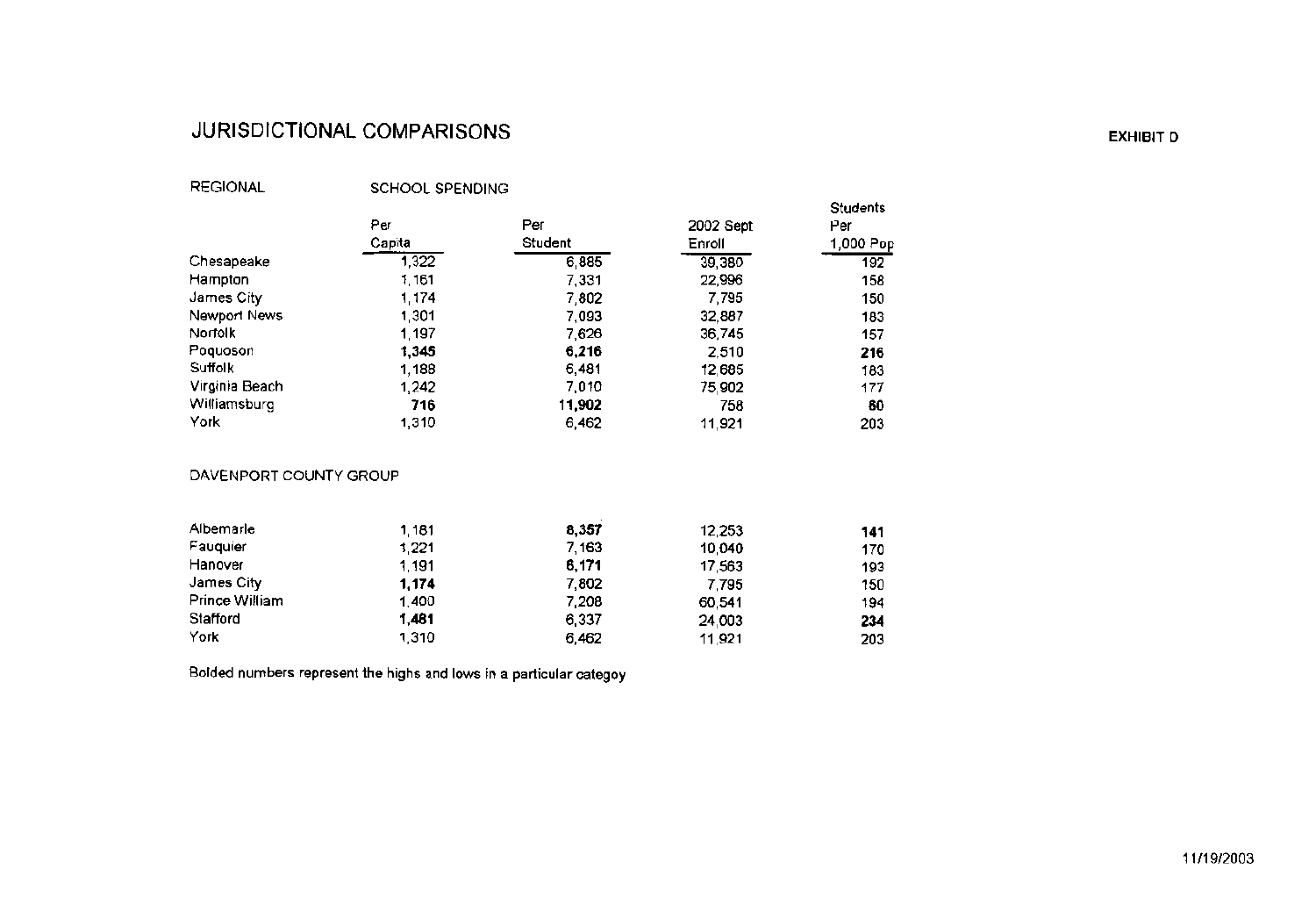# **EXHIBIT E**

This exhibit shows major revenue sources, and a spending summary, for each of the past six fiscal years.

Line 1 illustrates the growth in real estate tax revenues - both numerically and as a percentage of total revenues.

Line 2 illustrates the slowing growth rate for the County budget over the past three years, a trend that has continued into FY2004. This is partially the result of an economic slowdown and partially the result of budget policies and direction provided by the Board.

Line 3 illustrates the County's local contribution to schools - these contributions are also shown, in a different context in Exhibit F - a presentation of school budget summaries over the past five years.

Line 4 illustrates per capita revenues for the County while line 5 shows the growth in per capita revenues. Again - the trend shows a declining per capita revenue growth of less than 2% for each of the last two years.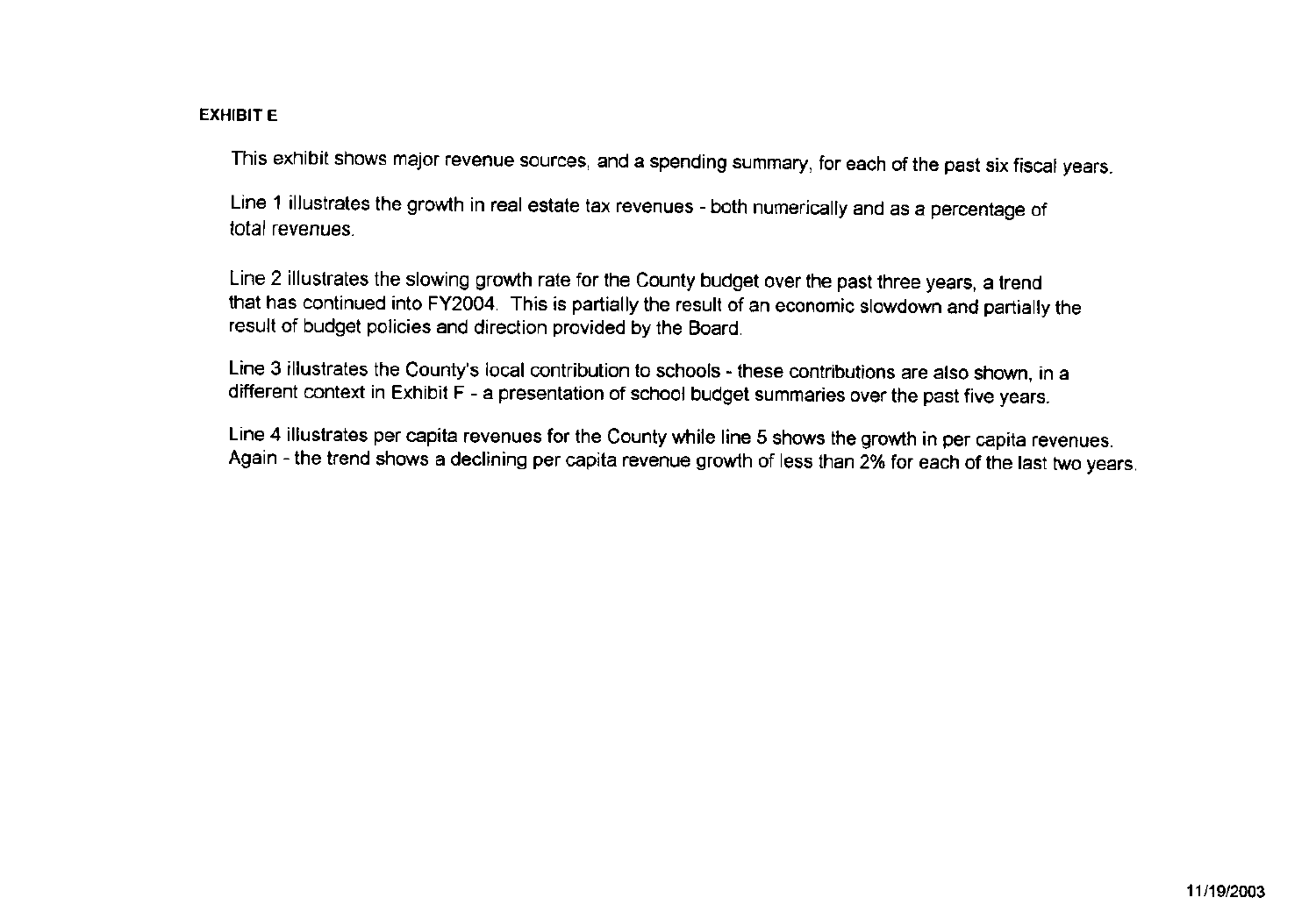# JAMES CITY COUNTY GENERAL FUND

Sources: Comprehensive Annual Financial Reports

|   |                           | FY2003      |          |               |          |              |          |            |          |            |          |            |          |
|---|---------------------------|-------------|----------|---------------|----------|--------------|----------|------------|----------|------------|----------|------------|----------|
|   |                           | draft       | of total | <b>FY2002</b> | of total | FY2001       | of total | FY2000     | of total | FY1999     | of total | FY1998     | of total |
|   | <b>REVENUES</b>           |             |          |               |          |              |          |            |          |            |          |            |          |
|   | Real Estate               | 48,014,648  | 44.3%    | 44, 163, 407  | 42.9%    | 40,653,156   | 42.0%    | 37,073,705 | 41.6%    | 33,119,418 | 42.1%    | 30,674,287 | 41.8%    |
|   | Personal Property         | 18,110,115  | 16.7%    | 16,810,533    | 16.3%    | 16,498,108   | 17.0%    | 14,369,090 | 16.1%    | 10,993,406 | 14.0%    | 10,995,953 | 15.0%    |
|   | Machinery and Tools       | 5,403,083   | 5.0%     | 5,362,424     | 5.2%     | 5,110,546    | 5.3%     | 4,893,610  | 5.5%     | 4,571,394  | 5.8%     | 3,880,069  | 5.3%     |
|   | <b>Public Service</b>     | 1,436,689   | 1.3%     | 1,431,922     | 1.4%     | 1,330,223    | 1.4%     | 1,284,856  | 1.4%     | 1,166,075  | 1.5%     | 1,166,831  | 1.6%     |
|   | Local Sales Tax           | 6,780,162   | 6.2%     | 6,606,038     | 6.4%     | 6,730,007    | 6.9%     | 6,441,927  | 7.2%     | 6,060,848  | 7.7%     | 5,671,127  | 7.7%     |
|   | Lodging Tax               | 1,915,364   | 1.8%     | 2,040,704     | 2.0%     | 2,020,861    | 2.1%     | 2,051,456  | 2.3%     | 2,096,239  | 2.7%     | 1,977,416  | 2.7%     |
|   | Meals Tax                 | 4,062,807   | 3.7%     | 3,789,140     | 3.7%     | 3,480,302    | 3.6%     | 3,204,795  | 3.6%     | 3,097,502  | 3.9%     | 2,892,495  | 3.9%     |
|   | Telecomm Taxes            | 842,414     | 0.8%     | 847,194       | 0.8%     | 597,290      | 0.6%     | 428,121    | 0.5%     | 402,632    | 0.5%     | 381,099    | 0.5%     |
|   | <b>BPOL</b>               | 4,246,128   | 3.9%     | 3,923,734     | 3.8%     | 3,724,719    | 3.8%     | 3,469,178  | 3.9%     | 3,080,162  | 3.9%     | 2,946,149  | 4.0%     |
|   | Development Fees          | 1,915,077   | 1.8%     | 1,809,999     | 1.8%     | 1,556,182    | 1.6%     | 1,439,236  | 1.6%     | 1,457,091  | 1.9%     | 1,280,409  | 1.7%     |
|   | Interest Income           | 666,884     | 0.6%     | 1,195,831     | 1.2%     | 1,962,780    | 2.0%     | 1,529,544  | 1.7%     | 1,705,654  | 2.2%     | 1,473,102  | 2.0%     |
|   | HB599 Payments            | 1,107,696   | 1.0%     | 1,021,853     | 1.0%     | 1,048,071    | 1.1%     | 904,659    | 1.0%     | 329,547    | 0.4%     | 329,547    | 0.4%     |
|   | Sales Tax for Education   | 5,491,580   | 5.1%     | 5,565,315     | 5.4%     | 5,467,121    | 5.6%     | 5,018,549  | 5.6%     | -4,362,862 | 5.5%     | 4,058,157  | 5.5%     |
|   | Other State Revenue       | 2,607,303   | 2.4%     | 3,043,327     | 3.0%     | 2,269,168    | 2.3%     | 2,336,090  | 2.6%     | 2,517,105  | 3.2%     | 2,079,145  | 2.8%     |
|   | <b>Recreation Revenue</b> | 2,432,925   | 2.2%     | 2,181,690     | 2.1%     | 1,925,723    | 2.0%     | 1,767,288  | 2.0%     | 1,587,107  | 2.0%     | 1,491,219  | 2.0%     |
|   | Other Revenue             | 3,449,785   | 3.2%     | 3,095,965     | 3.0%     | 2,478,210    | 2.6%     | 2,817,890  | 3.2%     | 2,214,450  | 2.8%     | 2,061,739  | 2.8%     |
|   | TOTAL REVENUE             | 108,482,660 |          | 102,889,076   |          | 96,852,467   |          | 89,029,994 |          | 78,761,492 |          | 73,358,744 |          |
| 2 | <b>Annual Growth</b>      | 5.44%       |          | 6.23%         |          | 8.79%        |          | 13.04%     |          | 7.36%      |          |            |          |
|   |                           |             |          |               |          |              |          |            |          |            |          |            |          |
|   | <b>EXPENDITURES</b>       |             |          |               |          |              |          |            |          |            |          |            |          |
|   | 3 School Operating        | 49,488,945  | 45.6%    | 46,026,924    | 44.0%    | 42,923,368   | 47.1%    | 38,608,787 | 43.9%    | 35,457,888 | 44.5%    | 33,706,070 | 45.4%    |
|   | County Operating          | 43,247,298  | 39.9%    | 40,002,245    | 38.3%    | 35,296,577   | 38.7%    | 32,947,180 | 37.5%    | 30,356,646 | 38.1%    | 27,796,003 | 37.4%    |
|   | Capital Improvements      | 5,399,976   | 5.0%     | 8,765,828     | 8.4%     | 3,060,000    | 3.4%     | 7,204,007  | 8.2%     | 4,651,821  | 5.8%     | 4,114,461  | 5.5%     |
|   | Debt Service              | 10,275,953  | 9.5%     | 9,749,157     | 9.3%     | 9,877,515    | 10.8%    | 9,171,877  | 10.4%    | 9,258,416  | 11.6%    | 8,658,602  | 11.7%    |
|   | TOTAL EXPEND              | 108,412,172 |          | 104,544,154   |          | 91, 157, 460 |          | 87,931,851 |          | 79,724,771 |          | 74,275,136 |          |
|   | <b>Annual Growth</b>      | 3.70%       |          | 14.69%        |          | 3.67%        |          | 10.29%     |          | 7.34%      |          |            |          |
|   |                           |             |          |               |          |              |          |            |          |            |          |            |          |
|   | Population                | 54,108      |          | 52,087        |          | 50,001       |          | 48,102     |          | 47,565     |          | 46,377     |          |
|   |                           |             |          |               |          |              |          |            |          |            |          |            |          |
|   | PER CAPITA                |             |          |               |          |              |          |            |          |            |          |            |          |
|   | 4 REVENUES                | 2,005       |          | 1,975         |          | 1,937        |          | 1,851      |          | 1,656      |          | 1,582      |          |
| 5 | <b>Annual Growth</b>      | 1.50%       |          | $1.98$ X      |          | 4.65%        |          | 11.78%     |          | 4.68%      |          |            |          |

**EXHIBIT E**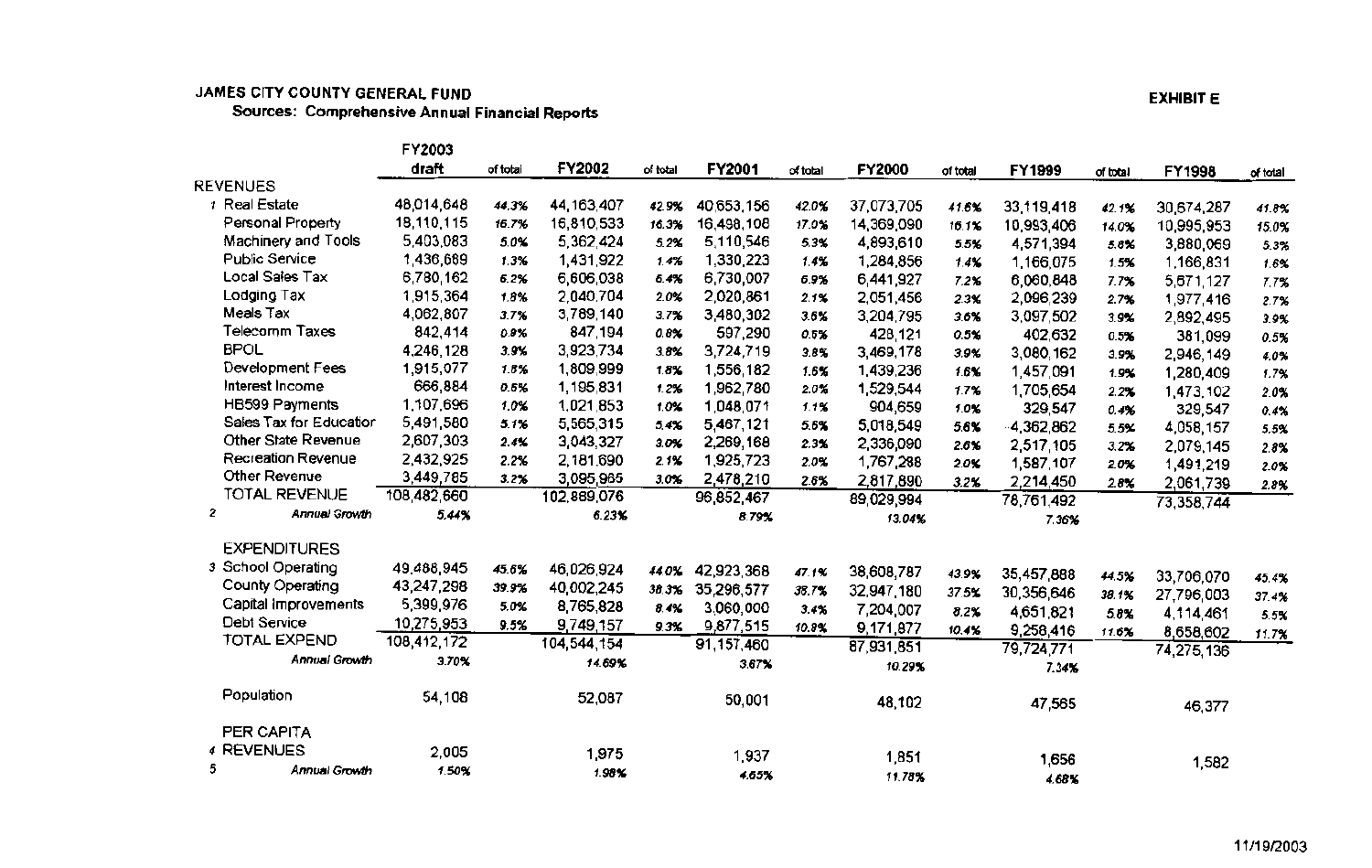# **EXHIBIT F**

This shows a summary of revenues and spending for the WJCC Schools over the past six years.

Line 4 shows the annual growth in the County's contribution to the WJCC Schools - a growth rate that, for the last two years at least, has exceed the growth rate for County revenues.

However, when the total local contribution is considered, as illustrated in line 10, and revenues per student, as shown in line 22, these growth rates have declined in each of the past three years.

The County per student spending is moving closer to the total per student spending each year, a function of the school contract - the County pays a bigger and bigger share to bring City and County per-student spending closer to one another

This chart also clearly shows how a 6% or 7% increase in County funds produces a spending increase, per-student, of less than 2% - it has happened in each of the last two budget years.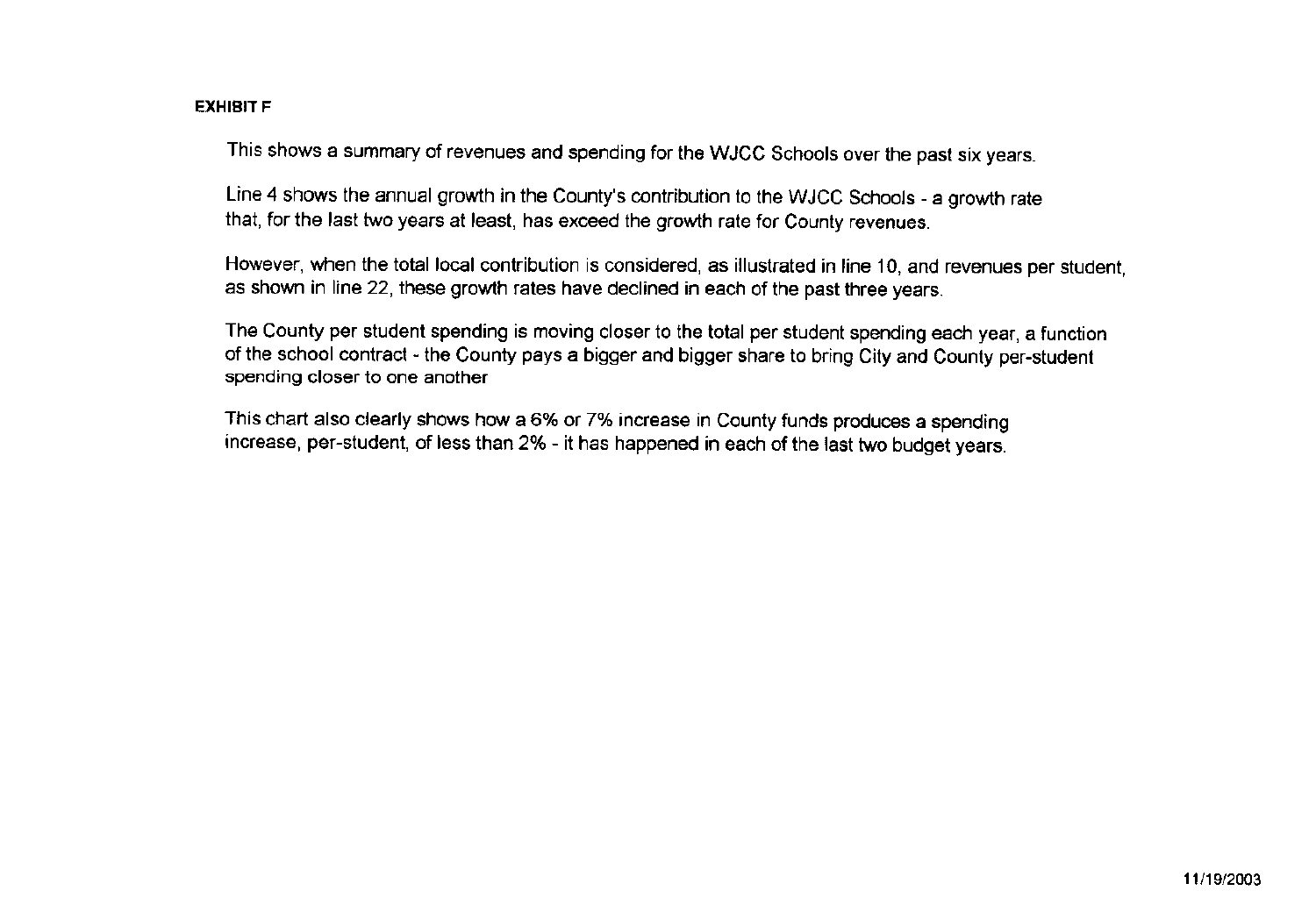|    |                       | <b>Source: Adopted Budgets</b> |               | Source: Comprehensive Annual Financial Reports |            |                    |               |
|----|-----------------------|--------------------------------|---------------|------------------------------------------------|------------|--------------------|---------------|
|    |                       | <b>FY2004</b>                  | <b>FY2003</b> | <b>FY2002</b>                                  | FY2001     | <b>FY2000</b>      | <b>FY1999</b> |
|    | <b>REVENUES</b>       |                                |               |                                                |            |                    |               |
| 1  | <b>COUNTY</b>         | 46,837,028                     | 43,789,093    | 40,080,081                                     | 37,456,247 | 33,118,949         | 31,155,606    |
| 2  | Sales Tax             | 5,703,245                      | 5,699,852     | 5,946,843                                      | 5,467,121  | 5,489,838          | 4,302,282     |
| 3  |                       | 52,540,273                     | 49,488,945    | 46,026,924                                     | 42,923,368 | 38,608,787         | 35,457,888    |
|    | Annual Growth         | 6.2%                           | 7.5%          | 7.2%                                           | 11.2%      | 8.9%               |               |
| 5  | Of Total Local        | 88.7%                          | 88.4%         | 87.2%                                          | 86.9%      | 86.9%              | 86.3%         |
| 6  | <b>CITY</b>           | 6,197,775                      | 6,073,345     | 6,297,508                                      | 6,057,617  | 5,327,775          | 5,124,483     |
|    | Sales Tax             | 529,039                        | 439,685       | 458,738                                        | 430,430    | 474,434            | 509,167       |
| 8  |                       | 6,726,814                      | 6,513,030     | 6,756,246                                      | 6,488,047  | 5,802,209          | 5,633,650     |
| 9  | Local Government      | 59,267,087                     | 56,001,975    | 52,783,170                                     | 49,411,415 | 44,410,996         | 41,091,538    |
| 10 | <b>Annual Growth</b>  | 5.8%                           | 6.1%          | 6.8%                                           | 11.3%      | 8.1%               |               |
|    | <b>STATE</b>          |                                |               |                                                |            |                    |               |
| 11 | State SOQ             | 13,081,753                     | 12,485,835    | 12,268,359                                     | 11,996,445 | 11,886,167         | 11,056,009    |
| 12 | Categorical           | 1,305,289                      | 1,205,000     | 1,501,606                                      | 1,769,679  | 965,521            | 1,164,340     |
| 13 | <b>State</b>          | 14,387,042                     | 13,690,835    | 13,769,965                                     | 13,766,124 | 12,851,688         | 12,220,349    |
| 14 | <b>Annual Growth</b>  | 5.1%                           | $-0.6%$       | 0.0%                                           | 7.1%       | 5.2%               |               |
| 15 | Federal               | 2,007,365                      | 1,705,877     | 2,102,051                                      | 1,521,139  | 1,754,366          |               |
| 16 | Other Revenues        | 263,000                        | 270,000       | 456,836                                        | 475,834    |                    | 1,318,360     |
| 17 | TOTAL                 | 75,924,494                     | 71,668,687    | 69,112,022                                     | 65,174,512 | 444,188            | 394,887       |
| 18 | Annual Growth         | 5.9%                           | 3.7%          | 6.0%                                           | 9.6%       | 59,461,238<br>8.1% | 55,025,134    |
| 19 | Sept 30th Enroll      | 8,959                          | 8,553         | 8,407                                          |            |                    |               |
| 20 | <b>Annual Growth</b>  | 4.7%                           | 1.7%          |                                                | 8,191      | 8,156              | 8,025         |
|    |                       |                                |               | 2.6%                                           | 0.4%       | 1.6%               |               |
|    | PER STUDENT           |                                |               |                                                |            |                    |               |
| 21 | <b>Total Revenue</b>  | 8,475                          | 8,379         | 8,221                                          | 7,957      | 7,290              |               |
| 22 | <b>Annual Growth</b>  | 1.1%                           | 1.9%          | 3.3%                                           | 9.1%       | 6.3%               | 6,857         |
| 23 | <b>County Revenue</b> | 8,069                          | 7,966         | 7,802                                          | 7,547      | 6,905              |               |
| 24 | <b>Annual Growth</b>  | 1.3%                           | 2.1%          | 3.4%                                           | 9.3%       | 6.4%               | 6,490         |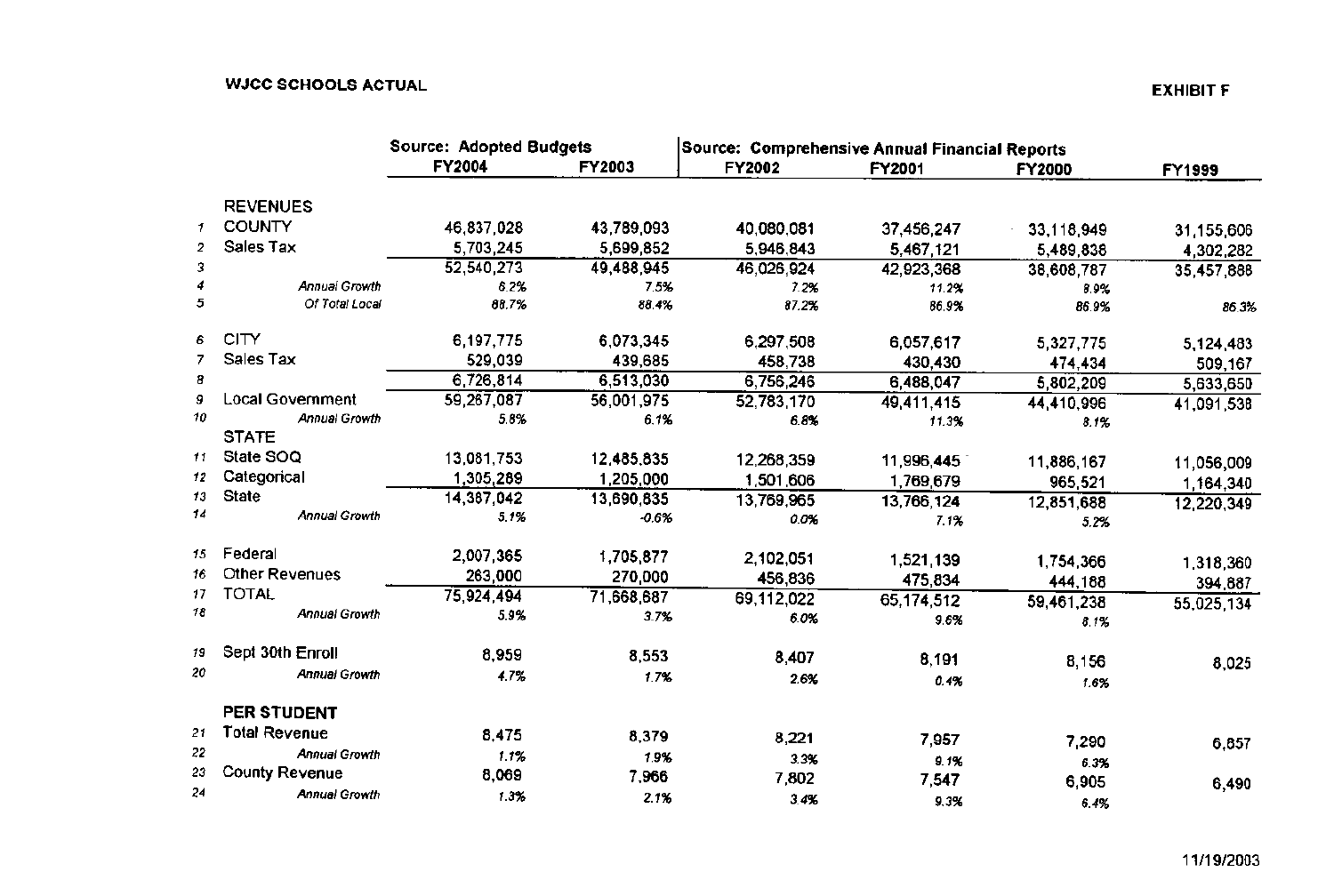# **EXHIBIT G**

This exhibit shows the impact of a proposed stream of contributions to the WJCC Schools through FY2009. The analysis worked backward from total spending to arrive at a County local share in each year. FY2005 includes a one-time charge of \$2.7 million in mandated increases in State VRS charges. Other than that, the forecasts reflect 2.5% annual increases in per student spending until FY2008. In FY2008, \$2.8 million in additional spending is included to open a new high school in September 2007 - another \$500,000 is shown to go to four full classes at the school in September 2008.

Line 3 illustrates the increasing share of the local contribution assumed by the County - the County is expected to produce most, if not all, of the growth in enrollment and the contract shift continues to narrow the gap between the City and County per pupil spending.

Line 13 shows the projected enrollment using forecasted numbers released by the schools on 11/18/03.

Line 16 shows the forecasted growth in per student spending for the entire budget.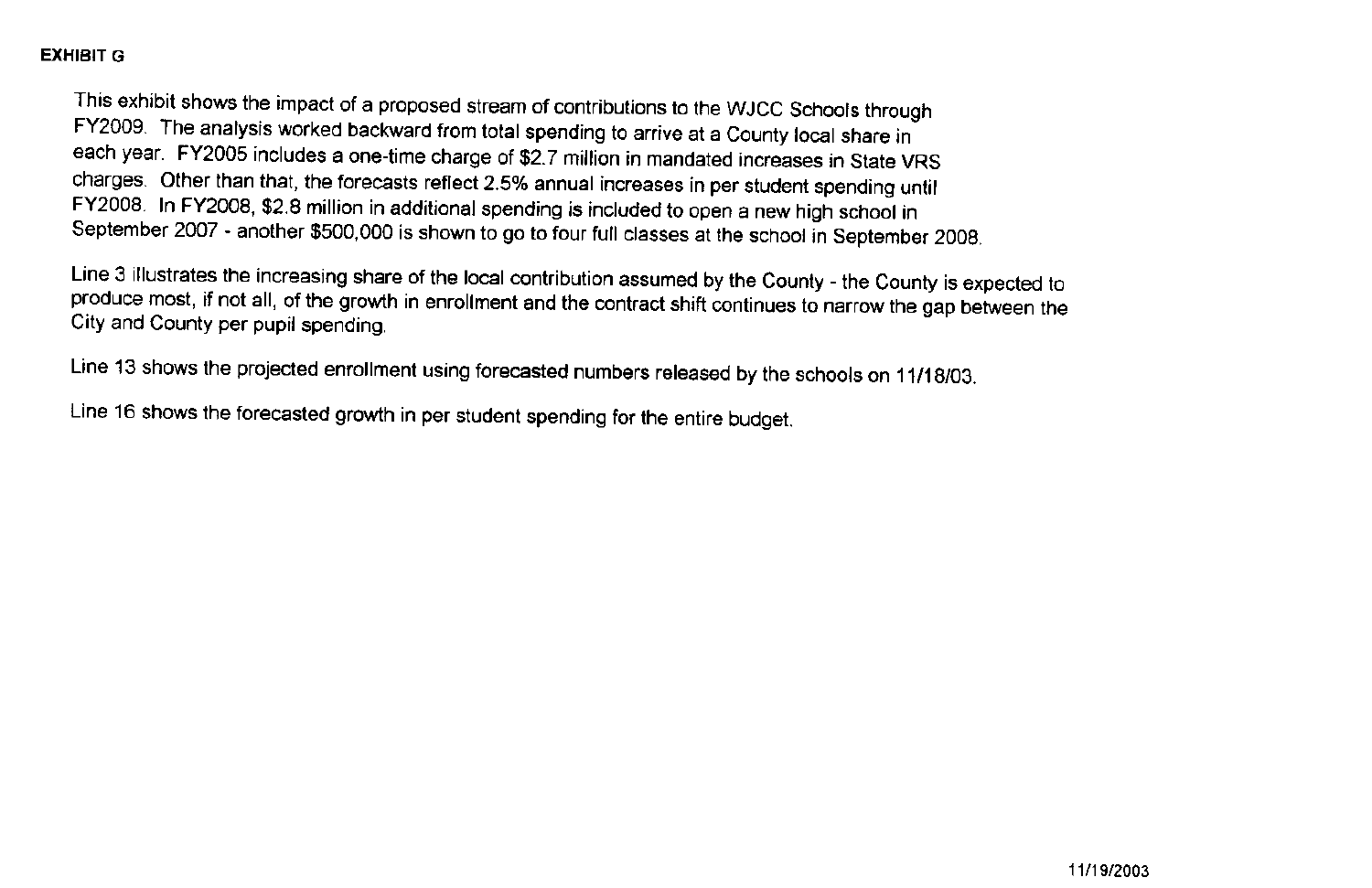# WJCC SCHOOLS PROJECTED - INITIATED BY COUNTY STAFF - NOT VALIDATED BY SCHOOLS

|                |                       | <b>FY2009</b> | <b>FY2008</b> | <b>FY2007</b> | <b>FY2006</b> | FY2005     | FY2004     |
|----------------|-----------------------|---------------|---------------|---------------|---------------|------------|------------|
|                | <b>REVENUES</b>       |               |               |               |               |            |            |
| 1              | <b>COUNTY</b>         | 70,000,000    | 66,700,000    | 61,050,000    | 58,250,000    | 55,740,700 | 52,540,273 |
| 2              | Annual Growth         | 4.9%          | 9.3%          | 4.8%          | 4.5%          | 6.1%       | 6.2%       |
| э              | Of Total Local        | 90.2%         | 89.9%         | 89.6%         | 89.3%         | 89.0%      | 88.7%      |
| $\overline{4}$ | <b>CITY</b>           | 7,500,000     | 7,500,000     | 7,050,000     | 7,000,000     | 6,889,300  | 6,726,814  |
| 5.             | Local Government      | 77,600,000    | 74,200,000    | 68,100,000    | 65,250,000    | 62,630,000 | 59,267,087 |
| 6              | Annual Growth         | 4.6%          | 9.0%          | 4.4%          | 4.2%          | 5.7%       | 5.8%       |
|                | 7 STATE               | 17,650,000    | 16,950,000    | 16,250,000    | 15,550,000    | 15,000,000 | 14,387,042 |
| ₿              | <b>Annual Growth</b>  | 4.1%          | 4.3%          | 4.5%          | 3.7%          | 4.3%       | 5.1%       |
| 9.             | Federal               | 2,600,000     | 2,500,000     | 2,300,000     | 2,200,000     | 2,100,000  | 2,007,365  |
| 10             | <b>Other Revenues</b> | 400,000       | 350,000       | 300,000       | 300,000       | 270,000    | 263,000    |
| 11             | <b>TOTAL</b>          | 98,250,000    | 94,000,000    | 86,950,000    | 83,300,000    | 80,000,000 | 75,924,494 |
| 12             | Annual Growth         | 4.5%          | 8.1%          | 4.4%          | 4.1%          | 5.4%       | 5.9%       |
| 13             | Sept 30th Enroll      |               |               |               |               |            |            |
| 14             | <b>Annual Growth</b>  | 9,733         | 9,605         | 9,465         | 9,295         | 9,153      | 8,959      |
|                |                       | 1.3%          | 1.5%          | 1.8%          | 1.6%          | 2.2%       | 4.7%       |
|                | PER STUDENT           |               |               |               |               |            |            |
| 15             | <b>Total Revenue</b>  | 10,095        | 9,787         | 9,186         | 8,962         | 8,740      | 8,475      |
| 16             | <b>Annual Growth</b>  | 3.1%          | 6.5%          | 2.5%          | 2.5%          | 3.1%       | 1.1%       |
| 17             | <b>County Revenue</b> | 10,023        | 9,712         | 9,111         | 8,871         | 8,638      | 8,362      |
| 18             | Annual Growth         | 3.2%          | 6.6%          | 2.7%          | 2.7%          | 3.3%       | 1.3%       |

# **EXHIBIT G**

11/19/2003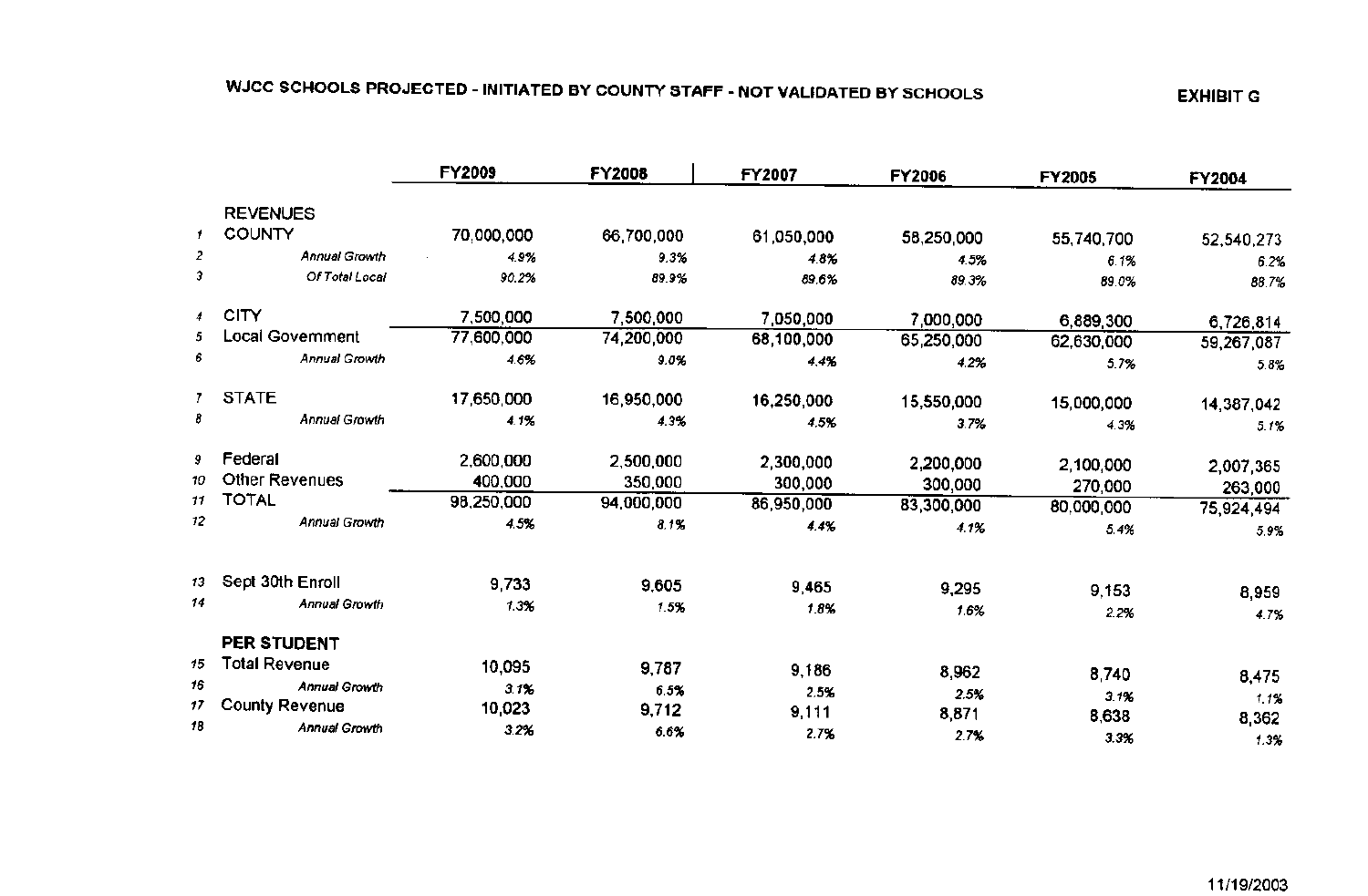# **EXHIBIT H**

This is the debt service schedule, revised and updated, that is shown in the budget each year.

Line 1 shows the fund balance, expected to increase through FY2006, and then disappear by the end of FY2010.

Line 2 shows the contribution from the County General Fund - it grows by \$600,000 each year through FY2009.

Line 3 shows the continuing investment of an equivalent of 2-cents on the Real Estate tax into Debt Service through FY2007. In FY2008 it reverts to the General Fund to help pay the expenses of opening the new high school.

Lines 3,4 and 5 represent new debt service for a new student services building, a new high school and a sports stadium.

Line 6 shows actual spending for debt service. It illustrates that total spending will increase by \$6 million from FY2004 to FY2006. It is that huge jump in payments that the debt service reserve was designed for. Using an accumulated reserve, and with modest \$600,000 a year increases in contributions, a \$6 million jump in spending can be dealt with without resorting to an increase in the tax rate.

Line 7 shows the practical elimination of the reserve balance by FY2010. It may never actually happen - new financing needs may create the need to replenish this reserve sometime in this timeframe.

This scenario for debt financing also works best if a specific revenue stream is dedicated from the County General Fund, each year, to Capital Projects. Many capital investments are made annually without resorting to debt.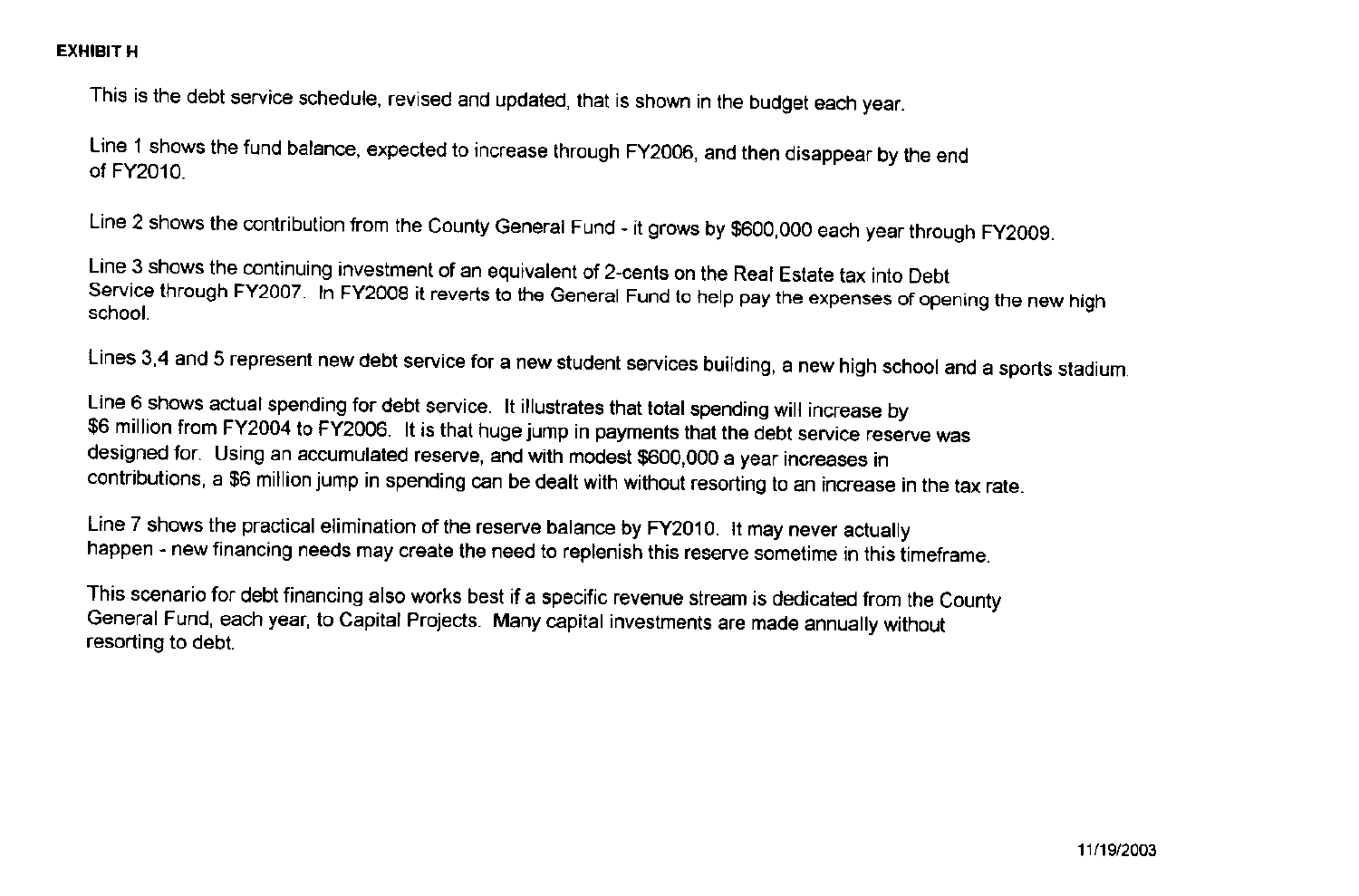|    | <b>DEBT SERVICE</b>                    |                |            |             |            |            |            | <b>EXHIBIT H</b>     |
|----|----------------------------------------|----------------|------------|-------------|------------|------------|------------|----------------------|
|    |                                        | FY2004         | FY2005     | FY2006      | FY2007     | FY2008     | FY2009     | FY2010               |
|    | <b>BEGINNING FUND BALANCE</b>          | 5,977,368      | 7,962,386  | 8,288,804   | 6,104,187  | 4,120,301  | 2,034,346  | 902,229              |
|    | <b>REVENUES</b>                        |                |            |             |            |            |            |                      |
| 2  | General Fund Contribution              | 10,358,000     | 10,950,000 | 11,550,000  | 12,150,000 | 12,750,000 | 13,350,000 | 13,350,000           |
| з. | 2-cent R/E Tax Investment              | 1,160,000      | 1,240,000  | 1,320,000   | 1,400,000  |            |            |                      |
|    | Other                                  |                | 400,000    | 200,000     |            |            |            |                      |
|    | Total Revenues                         | 11,518,000     | 12,590,000 | 13,070,000  | 13,550,000 | 12,750,000 | 13,350,000 | 13,350,000           |
|    | <b>Total Revenues and Fund Balance</b> | 17,495,368     | 20,542,386 | 21,358,804  | 19,654,187 | 16,870,301 | 15,384,346 | 14,252,229           |
|    | <b>EXPENDITURES</b>                    |                |            |             |            |            |            |                      |
|    | Rawls Byrd (1987)                      | 33,582         | 32,424     | 31,266      | 30,108     |            |            |                      |
|    | Opns Center/Baker (1991)               | 190,246        | 182,309    | 179,213     | 175,799    | 172,068    | 168,019    | 158,811              |
|    | Lit Fund - Toano (1992)                | 184,275        | 178,025    | 171,775     | 165,525    | 159,275    | 153,025    | 146,775              |
|    | VPSA Refunding (1994)                  | 2,110,962      | 1,990,758  | 1,856,976   | 1,739,652  | 1,221,408  | 1,146,015  | 902,296              |
|    | Referendum (1994)                      | 512,169        | 487,469    |             |            |            |            |                      |
|    | Referendum (1995)                      | 1,617,445      | 1,633,720  | 1,664,000   |            |            |            |                      |
|    | VPSA - Schools - (1997)                | 1,568,836      | 1,663,849  | 1,558,099   | 1,559,604  | 1,558,059  | 1,547,181  | 1,551,784            |
|    | Mainland Farm (1999)                   | 120,078        | 116,544    | 113,010     | 109,476    | 105,942    | 102,408    | 698,874              |
|    | VPSA - Schools - (1999)                | 1,499,862      | 1,502,317  | 1,500,164   | 1,503,492  | 1,500,077  | 1,499,795  | 1,503,783            |
|    | VPSA - Schools - (1999B)               | 123,160        | 119,845    | 116,449     | 113,053    | 109,738    | 106,179    | 102,377              |
|    | VDOT - T.I.D. (2002)                   | 125,000        | 125,000    | 125,000     | 125,000    | 125,000    |            |                      |
|    | GO Refunding - (2002)                  | 334,445        | 334,022    | 334,313     | 334,404    | 800,969    | 775,067    | 738,503              |
|    | GO Refunding - (2003)                  | 781,900        | 953,650    | 1,428,800   | 3,082,250  | 2,608,150  | 2,630,132  | 2,640,575            |
|    | Radio System (2003)                    | 219,023        | 1,779,650  | 1,778,753   | 1,779,423  | 1,779,469  | 1,778,796  | 1,091,309            |
| 3  | Schools (2004)                         | 72,000         | 304,000    | 296,800     | 289,600    | 282,400    | 275,200    | 268,000              |
| 4  | Referendum - Schools (2005)            |                | 900,000    | 3,800,000   | 3,710,000  | 3,620,000  | 3,530,000  |                      |
| 5. | Sports Stadium (2006)                  | $\blacksquare$ |            | 250,000     | 766,500    | 743,400    | 720,300    | 3,440,000            |
|    | Bank/Fiscal Agent Fees                 | 50,000         | 50,000     | 50,000      | 50,000     | 50,000     | 50,000     | 697,200              |
| 6  | <b>Total Expenditures</b>              | 9,542,982      | 12,253,582 | 15,254,617  | 15,533,886 | 14,835,955 | 14,482,117 | 50,000<br>13,990,287 |
| 7  | <b>ENDING FUND BALANCE</b>             | 7,952,386      | 8,288,804  | 6, 104, 187 | 4,120,301  | 2,034,346  | 902,229    | 261,942              |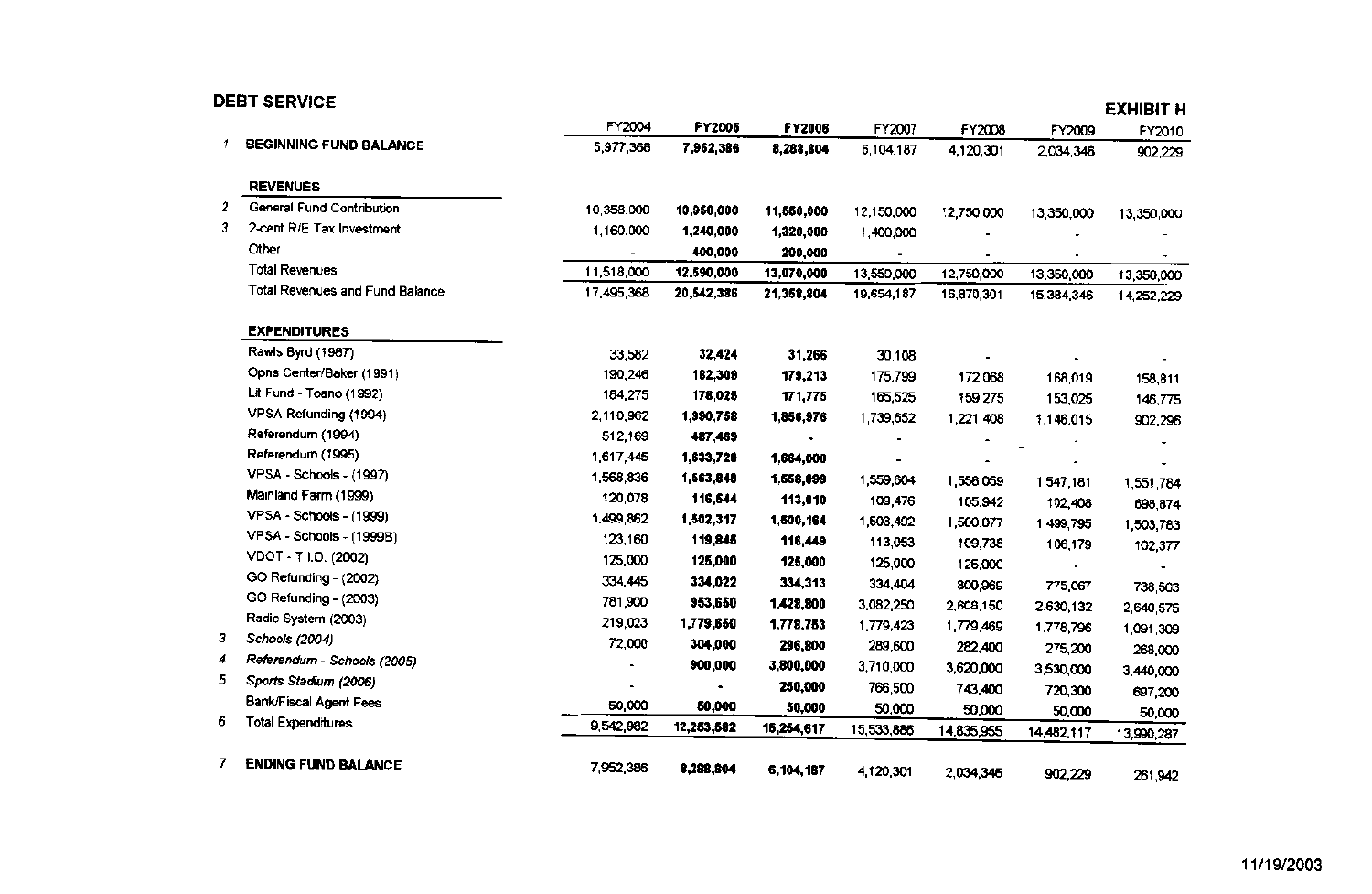# EXHIBIT J

This chart shows, in general categories, what is projected to be in capital requests for the coming five years.

Three large projects are expected to be financed through debt but there is still over \$40 million in projects for which no debt financing is anticipated.

Expected funding from on-going General Fund revenues will fund less than half of the total costs of these projects. There will be other sources of funds - yearend carryforward, grants and cash proffers are illustrative, and they will increase funding for capital. They will not, however, fully fund the projected shortfall.

Increases in operating costs will be unavoidable by-products of capital investments over time, as well. Capital planning also should include planning for the fiscal impact on future operating budgets.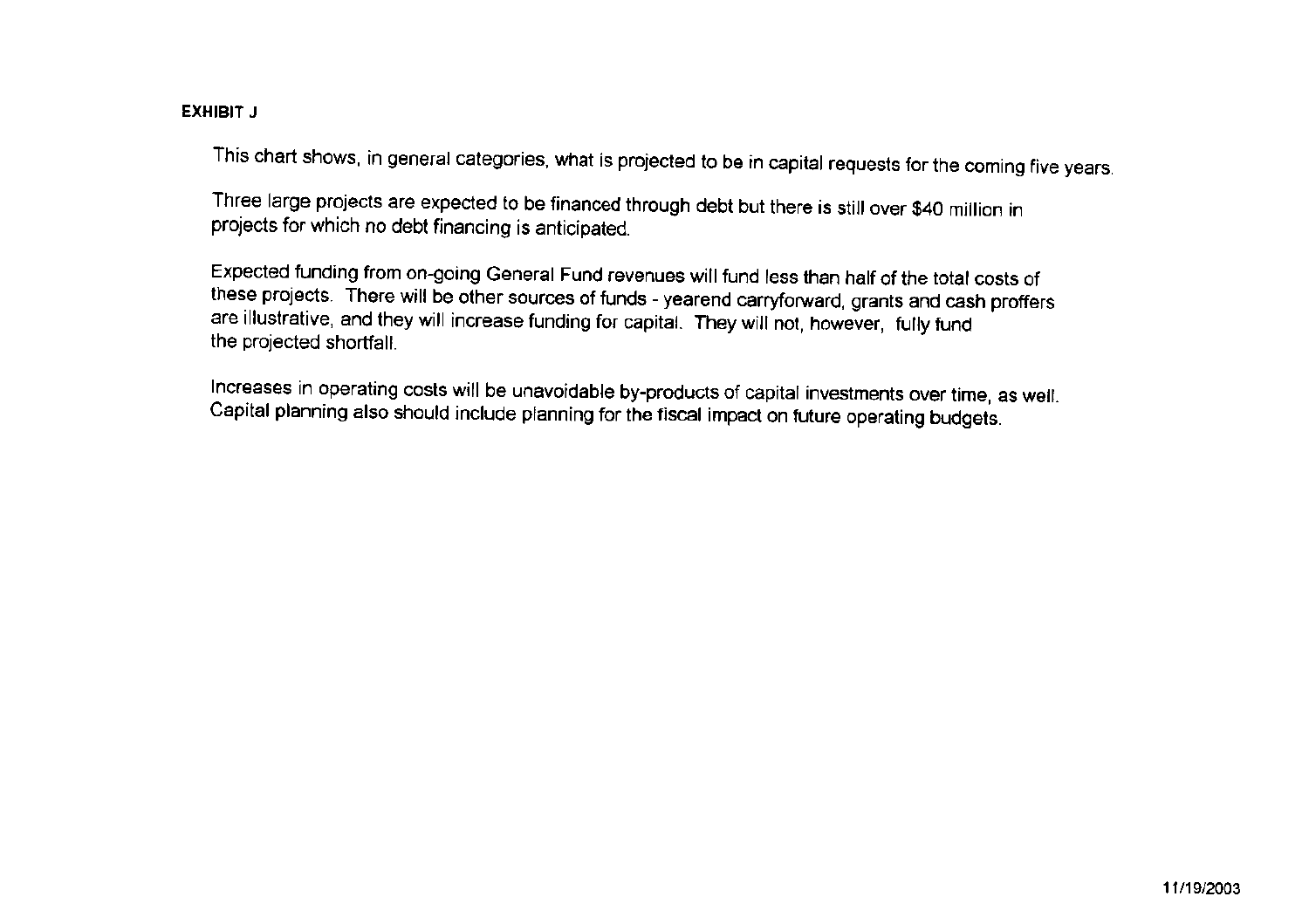# CAPITAL PROJECT PLANNING PROCESS

**COLLECTION** 

FY2005 - FY2009

**EXHIBIT J** 

|                   | <b>CAPITAL PROJECTS</b>        | <b>5-YEAR TOTAL</b> | <b>OPERATING BUDGET</b>      | <b>ANNUAL</b> |
|-------------------|--------------------------------|---------------------|------------------------------|---------------|
| <b>EDUCATION</b>  | On-going Restoration Projects  | 5,500,000           |                              |               |
|                   | <b>TNCC Site Development</b>   | 6,000,000           |                              |               |
|                   | <b>Athletic Fields</b>         | 2,400,000           | Added Operating Costs        | 40,000        |
|                   | Student Services Building      | debt                |                              |               |
|                   | High School                    | debt                | <b>Added Operating Costs</b> | 3,500,000     |
|                   | Sports Stadium                 | debt                | <b>Added Operating Costs</b> | 250,000       |
| PUB SAFETY        | Ambulance/Heavy Rescue         | 525,000             | <b>Added Operating Costs</b> | 200,000       |
|                   | Mobile Data Terminals          | 750,000             | <b>Added Operating Costs</b> | 60,000        |
|                   |                                |                     | Radio System Maint           | 750,000       |
| <b>HEALTH/WEL</b> | Human Services Expansion       | 3,075,000           | <b>Added Operating Costs</b> | 50,000        |
|                   | Youth Center                   | 1,500,000           | <b>Added Operating Costs</b> | 50,000        |
| <b>PARKS</b>      | District Park Sports Complex   | 4,000,000           | <b>Added Operating Costs</b> | 300,000       |
|                   | Freedom Park                   | 4,700,000           | <b>Added Operating Costs</b> | 300,000       |
|                   | Greenways                      | 2,500,000           | <b>Added Operating Costs</b> | 35,000        |
|                   | Other Parks                    | 2,300,000           | <b>Added Operating Costs</b> | 180,000       |
|                   | School Sites                   | 500,000             | <b>Added Operating Costs</b> | 35,000        |
| <b>COMM DEV</b>   | Greenspace                     | 3,500,000           |                              |               |
|                   | Purchase of Development Rights | 3,500,000           |                              |               |
|                   |                                |                     | <b>Underground Utilities</b> | 350,000       |
|                   |                                |                     | <b>Road Match</b>            | 250,000       |
|                   |                                |                     | Bikeways                     | 150,000       |
|                   |                                |                     | Economic Development         | 500,000       |
|                   |                                |                     | <b>Housing Development</b>   | 150,000       |
| <b>PUB WORKS</b>  | Water Quality Improvements     | 3,000,000           | <b>Added Operating Costs</b> | 180,000       |
|                   | Road Improvements              | 750,000             | <b>Added Operating Costs</b> | 50,000        |
|                   | TOTALS \$                      | 44,500,000          | Added Operating Costs        | \$5,980,000   |
|                   |                                |                     |                              |               |
|                   | Proposed to be Funded -        |                     |                              | Annually      |
|                   | 86-Cent Tax Rate               |                     |                              |               |
|                   | <b>Contribution to Capital</b> |                     |                              |               |
|                   | FY2005-FY2009                  | 20,145,000<br>5     |                              |               |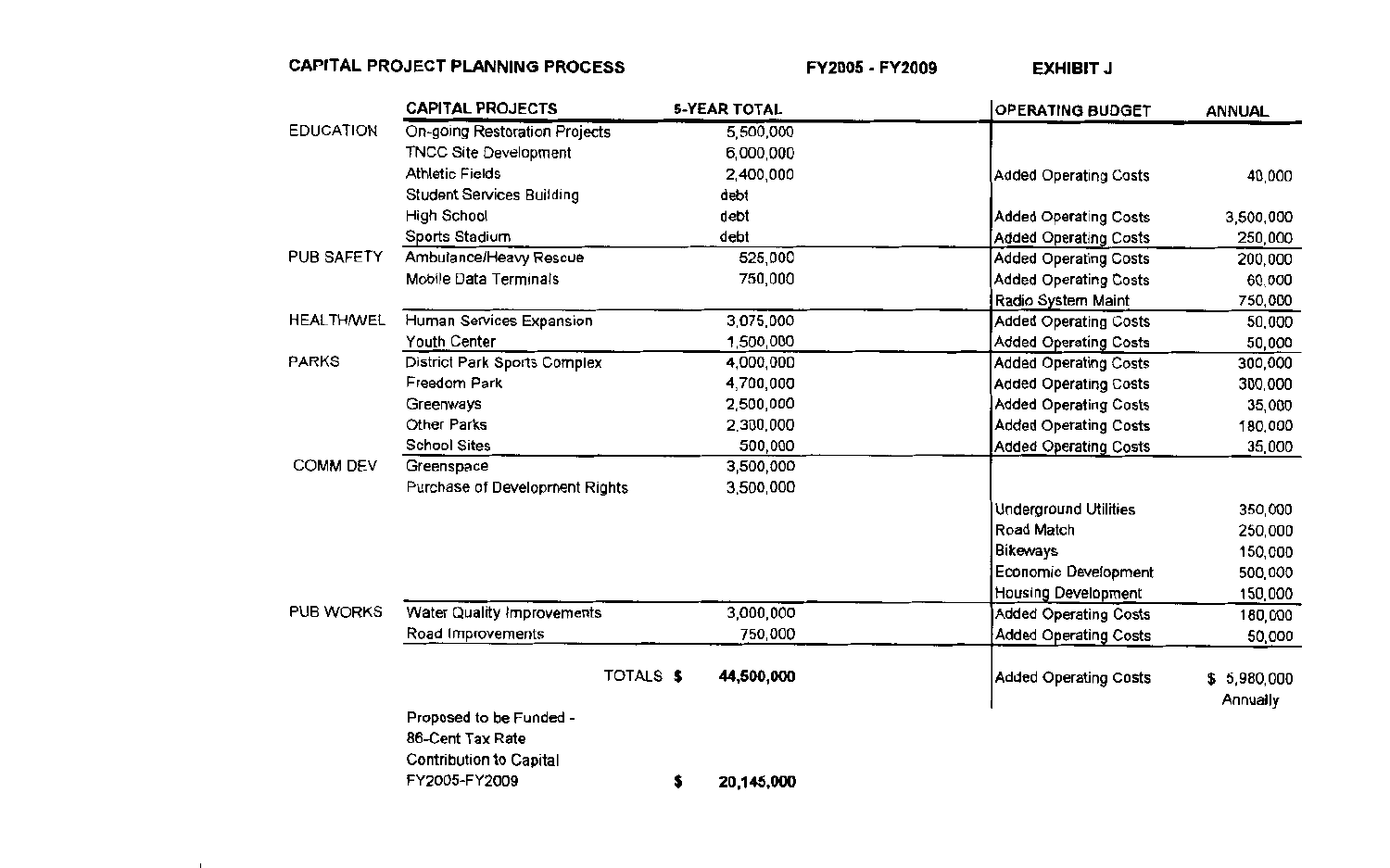### **M E M O R A N D U M**

DATE: November 25, 2003

TO: The Board of Supervisors

FROM: Frank M. Morton, III, County Attorney

SUBJECT: 2004 Legislative Program

Attached is the proposed 2004 Legislative Program. The Program consists of two parts, items to be introduced and items to be supported by the County as follows:

Part I Legislation to be Introduced on Behalf of the County

l

- 1-1. Additions and Modifications (to the Official Map): This is a carry-over from 2003 and would negate the need for a public hearing for the addition of an improvement to the Official Map if the improvement is included in the approved Capital Improvements Project.
- 1-2. Lighting Level Regulation in James City County: This is a new proposal to allow the County to regulate certain lighting levels for commercial and business purposes. Augusta County received this authority last year.
- 1-3. Local Water-Saving Ordinance: This is a carry-over from 2003 and would ensure that the County would have the flexibility to impose restrictions on nonessential use of groundwater during declared emergencies.
- 1-4. Purchase, Sale, etc., of Real Property: This is a carry-over from 2003 and would negate the need for a public hearing when localities are conveying easements.
- 1-5. Traffic Control: This item is a carry-over from past years and requests that the County be added to those localities permitted to place cameras at intersections to monitor traffic.

Part II Position/Legislation to be Supported by the County

- 2-1. Freedom of Information Act: Currently there is a very narrow exemption for proprietary information provided for business prospects. This amendment would protect all legitimate proprietary information.
- 2-2. Inoperable Motor Vehicles Civil Penalties: This amendment would result in standardized civil penalties for violation of the zoning ordinance.
- 2-3. James City County Industrial Development Authority Change of Name: This proposal would change the name of the Authority to the James City County Economic Development Authority. This request is made by our Industrial Development Authority.
- 2-4. Juvenile Detention Block Grants: Juvenile Detention Block Grants incurred cuts of 11 percent in 2003, Department of Juvenile Justice cuts of 29 percent resulted in a total reduction of 40 percent. This request asks the General Assembly to appropriate the grant fund separately from the rest of the Department of Juvenile Justice fund to avoid the double cut.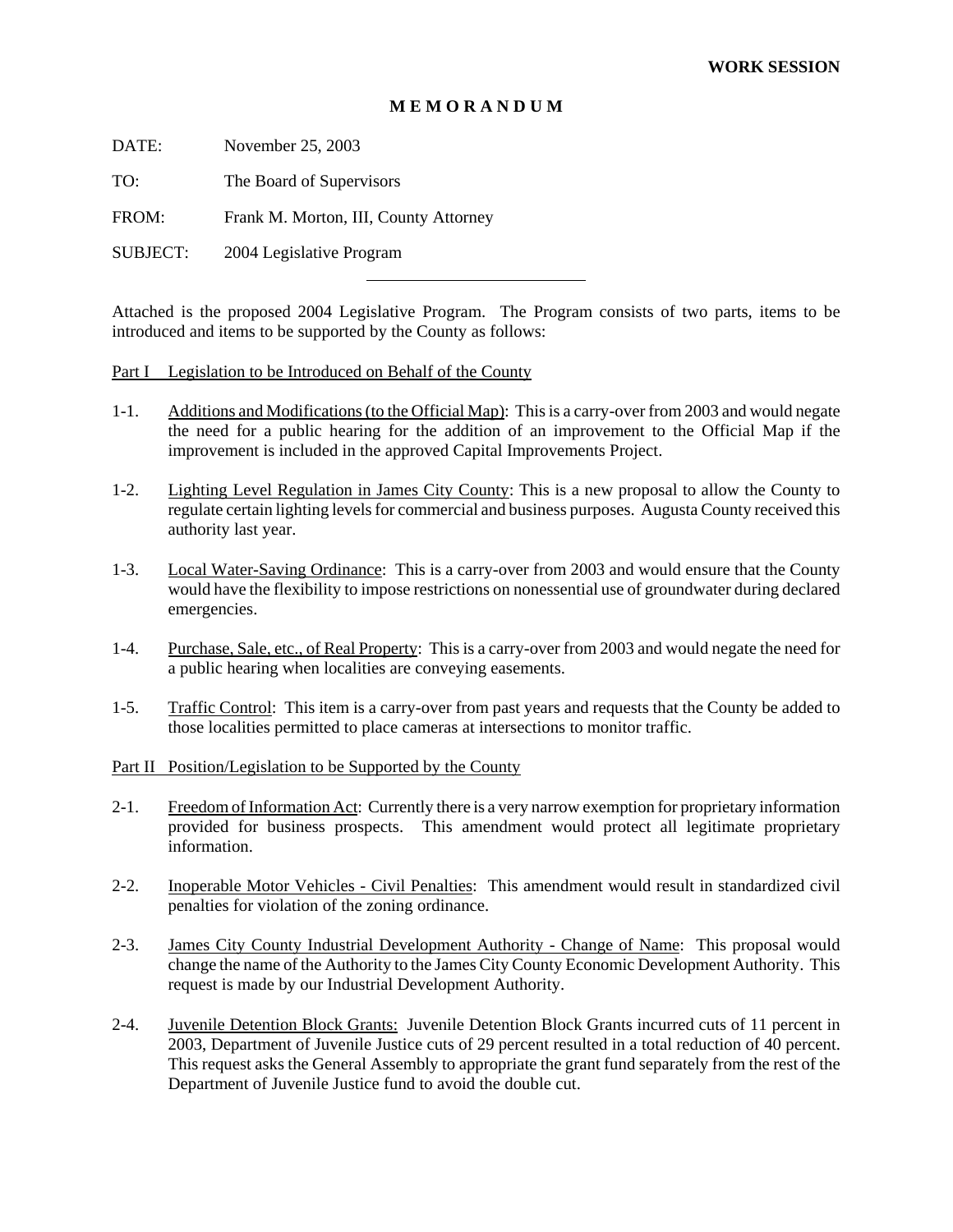- 2-5. Land Use Issues: Urges the General Assembly to refrain from any additional usurping of local government control in the area of land use.
- 2-6. Support for Enabling Legislation Granting all Counties the Authority to Impose a Cigarette Tax: Urges the General Assembly to grant counties the same authority cities and towns have to tax cigarettes.
- 2-7. Support of the High Growth Coalition Program: Requests the General Assembly to support the Legislative Program of the HGC, which would allow localities to adopt ordinances requiring adequate public facilities and impact fees.
- 2-8. Unemployment Compensation Shared Work Program: This is a new item that appears at the request of one of our corporate citizens. It would enable employers to reduce the hours worked by employees and permit those employees to receive partial compensation for lost wages. Keith Taylor is prepared to speak on the issue.

Frank M. Morton, III

\_\_\_\_\_\_\_\_\_\_\_\_\_\_\_\_\_\_\_\_\_\_\_\_\_\_\_\_\_\_\_

FMM/gb 04legisprog.mem

Attachment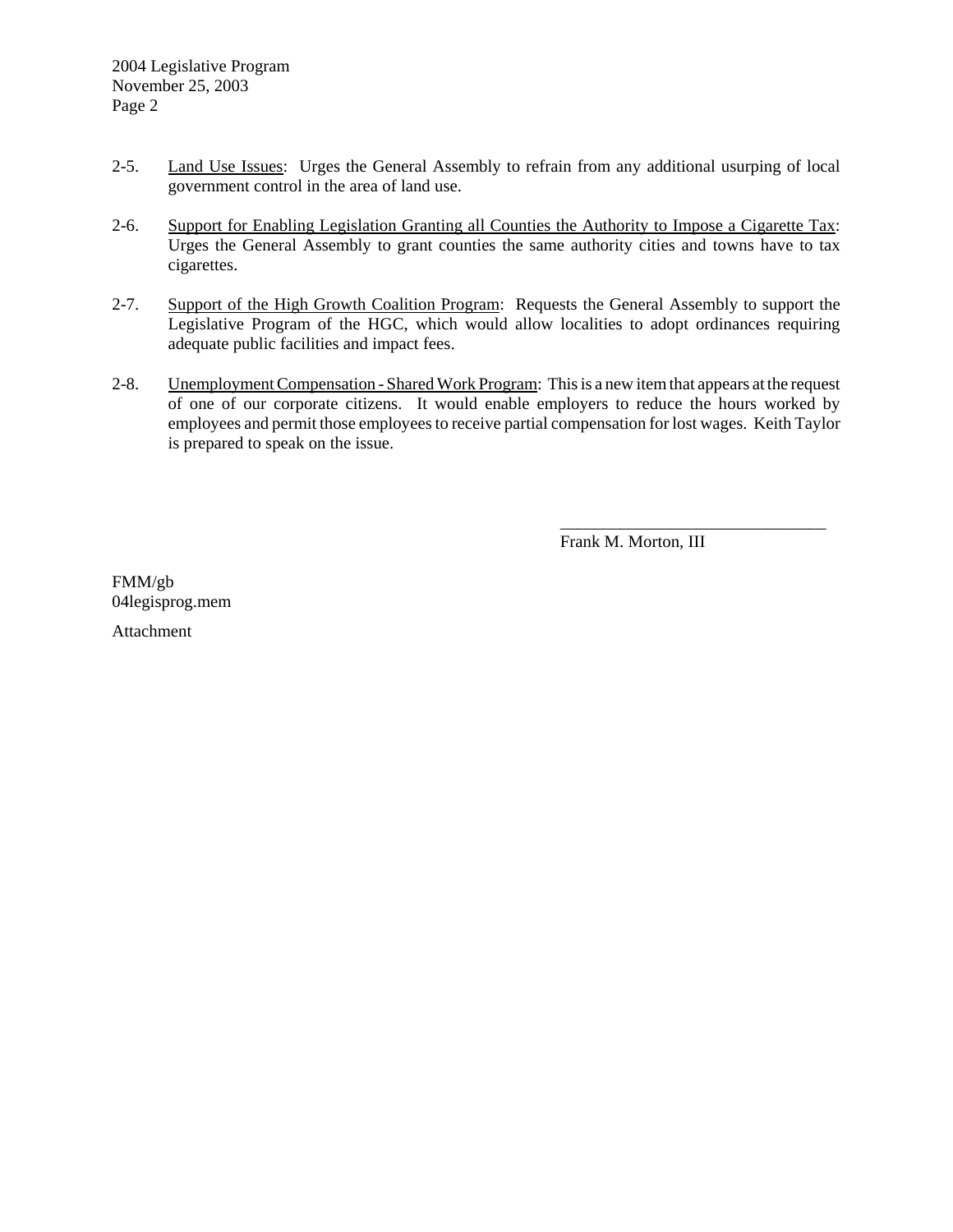## **R E S O L U T I O N**

#### 2004 LEGISLATIVE PROGRAM

- WHEREAS, it is appropriate for the Board of Supervisors to consider a legislative program to present to the 2004 session of the General Assembly.
- NOW, THEREFORE, BE IT RESOLVED that the Board of Supervisors of James City County, Virginia, does hereby endorse the attached 2004 Legislative Program and urges its consideration and passage as appropriate.

Jay T. Harrison, Sr. Chairman, Board of Supervisors

\_\_\_\_\_\_\_\_\_\_\_\_\_\_\_\_\_\_\_\_\_\_\_\_\_\_\_\_\_\_\_\_\_\_\_\_

ATTEST:

Sanford B. Wanner Clerk to the Board

\_\_\_\_\_\_\_\_\_\_\_\_\_\_\_\_\_\_\_\_\_\_\_\_\_\_\_\_\_\_\_\_

Adopted by the Board of Supervisors of James City County, Virginia, this 25th day of November, 2003.

04legisprog.res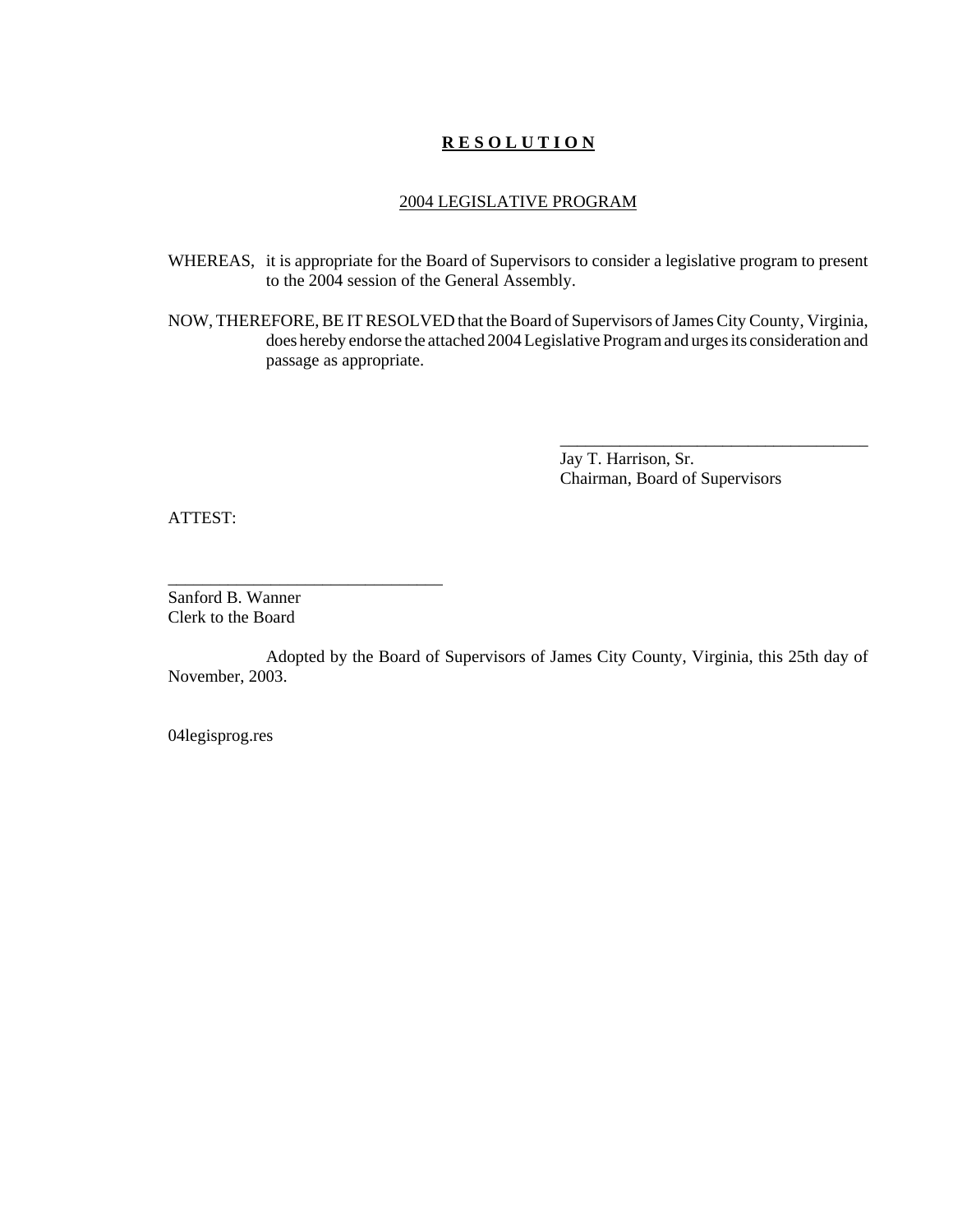# **JAMES CITY COUNTY**

# **2004 Legislative Program**

# **PART I.** Legislation to be Introduced on Behalf of the County.

# 1-1. ADDITIONS AND MODIFICATIONS (to the Official Map)

Amend Section 15.2-2235 of the State Code to provide that any addition to, or modification of, the official map that is identified in a localities approved Capital Improvement Program shall be added to the official map without the necessity of a public hearing before the Planning Commission or the Board of Supervisors.

# 1-2 LIGHTING LEVEL REGULATION IN JAMES CITY COUNTY

Grant James City County the same authority extended Augusta County in 2003 to regulate the maximum upward exterior illumination levels of buildings and property zoned or used for commercial or business purposes.

## 1-3. LOCAL WATER-SAVING ORDINANCE

Amend Section 15.2-923 of the State Code to permit localities to restrict the nonessential use of groundwater during a declared water shortage or water emergency. Currently, only a city with a population of 350,000 or more has the authority.

# 1-4. PURCHASE, SALE, ETC., OF REAL PROPERTY

Amend Section 15.2-1800 to permit localities to convey without holding a public hearing an easement for ingress, egress, utilities, cable, telecommunications, stormwater management, open space, environmental protection, and other such conveyances involving matters of public interest.

# 1-5. TRAFFIC CONTROL

Amend Section 46.2-833.01 of the Code of Virginia by adding James City County to those localities permitted to establish a program involving cameras at traffic intersections to monitor the running of red lights.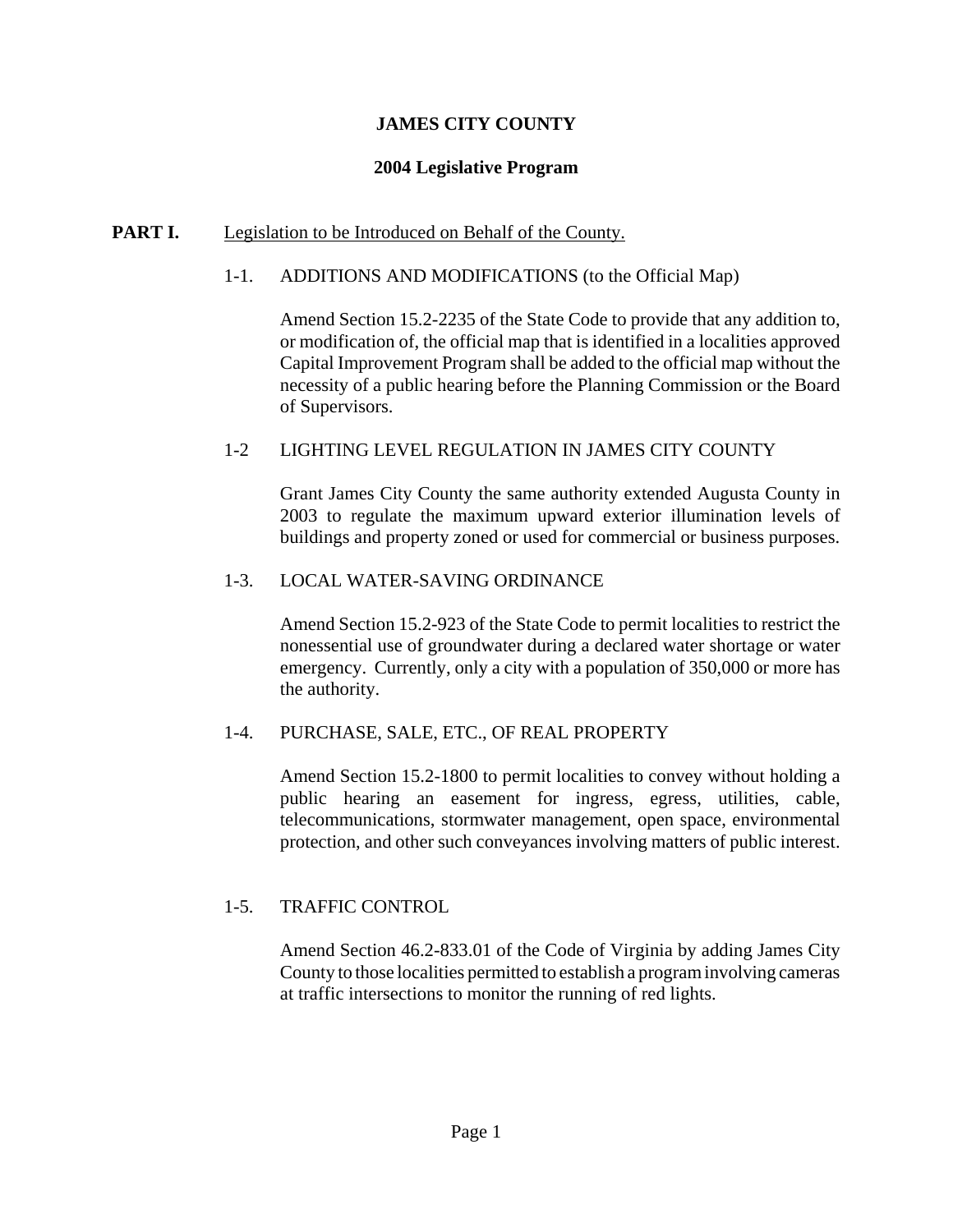# **PART II.** Position/Legislation to be Supported by the County.

# 2-1. FREEDOM OF INFORMATION ACT

Amend Section 2.2-3705(A)(22) to delete "the Department, the Partnership, the Authority, or" in the 5th and 6th lines and to substitute "such entities" for "the Partnership" in the 8th line. This change is needed to ensure the confidentiality of proprietary information provided to and used by certain government entities assisting business prospects interested in expanding in or relocating to Virginia.

## 2-2. INOPERABLE MOTOR VEHICLES - CIVIL PENALTIES

Amend Section 15.2-904(c) to make the civil penalty provisions added by the 2003 General Assembly consistent with the civil penalties provisions for zoning violations under Section 15.2-2209. Many jurisdictions, including James City County, have been enforcing the inoperative vehicle restrictions under the zoning ordinance.

# 2-3 JAMES CITY COUNTY INDUSTRIAL DEVELOPMENT AUTHORITY-CHANGE OF NAME

Section 15.2-4903(C) of the Code of Virginia permits certain localities to name their authorities "Economic Development Authority." James City County requests that it be added to 15.2-4903(C).

# 2-4 JUVENILE DETENTION BLOCK GRANTS

James City County urges the General Assembly to address the reduction in funding in the area of Juvenile Detention. In 2003, localities receiving block grants for such facilities incurred specific block grant reductions (11%) and then a percentage of the Department of Juvenile Justice ("DJJ") cut of 29% for a total reduction of 40%. The County urges the General Assembly to appropriate the grant fund separately from the rest of the DJJ fund to avoid the unintended "double whammy."

# 2-5. LAND USE ISSUES

James City County urges the General Assembly to leave local land use decisions to localities. The County strongly objects to further interference by the General Assembly via legislation such as mandatory clustering or mandated permitting of manufactured housing.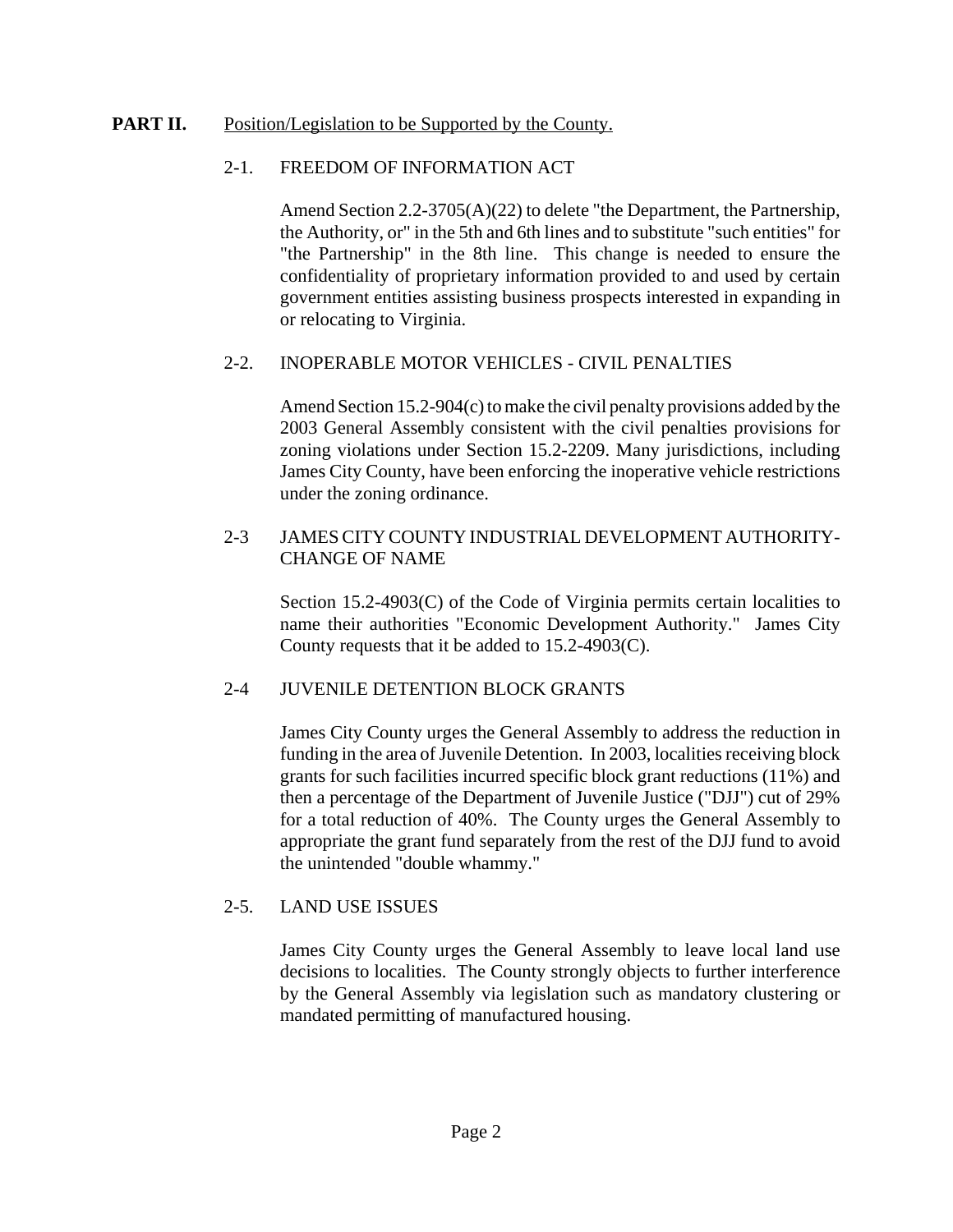# 2-6. SUPPORT FOR ENABLING LEGISLATION GRANTING ALL COUNTIES THE AUTHORITY TO IMPOSE A CIGARETTE TAX

James City County urges the General Assembly to grant all counties the authority to impose a tax on cigarettes. In these times of financial difficulty for the State and a resulting cutting of support to localities, it is appropriate to extend the same authority to tax cigarettes to counties as is afforded cities and towns.

## 2-7. SUPPORT OF HIGH GROWTH COALITION PROGRAM

As a member of the Coalition, the County supports the 2004 Legislative Program requesting the General Assembly to extend to high growth localities, the authority to adopt Ordinances implementing adequate public facilities and impact fees.

## 2-8. UNEMPLOYMENT COMPENSATION - SHARED WORK PROGRAM

James City County urges the General Assembly to establish a shared work program that would provide employers with the option of reducing the hours worked by employees, while permitting the employees whose hours are reduced to receive partial compensation for lost wages. Such a program was offered in the 2003 session of the General Assembly via House Bill 2559.

04legisprog.att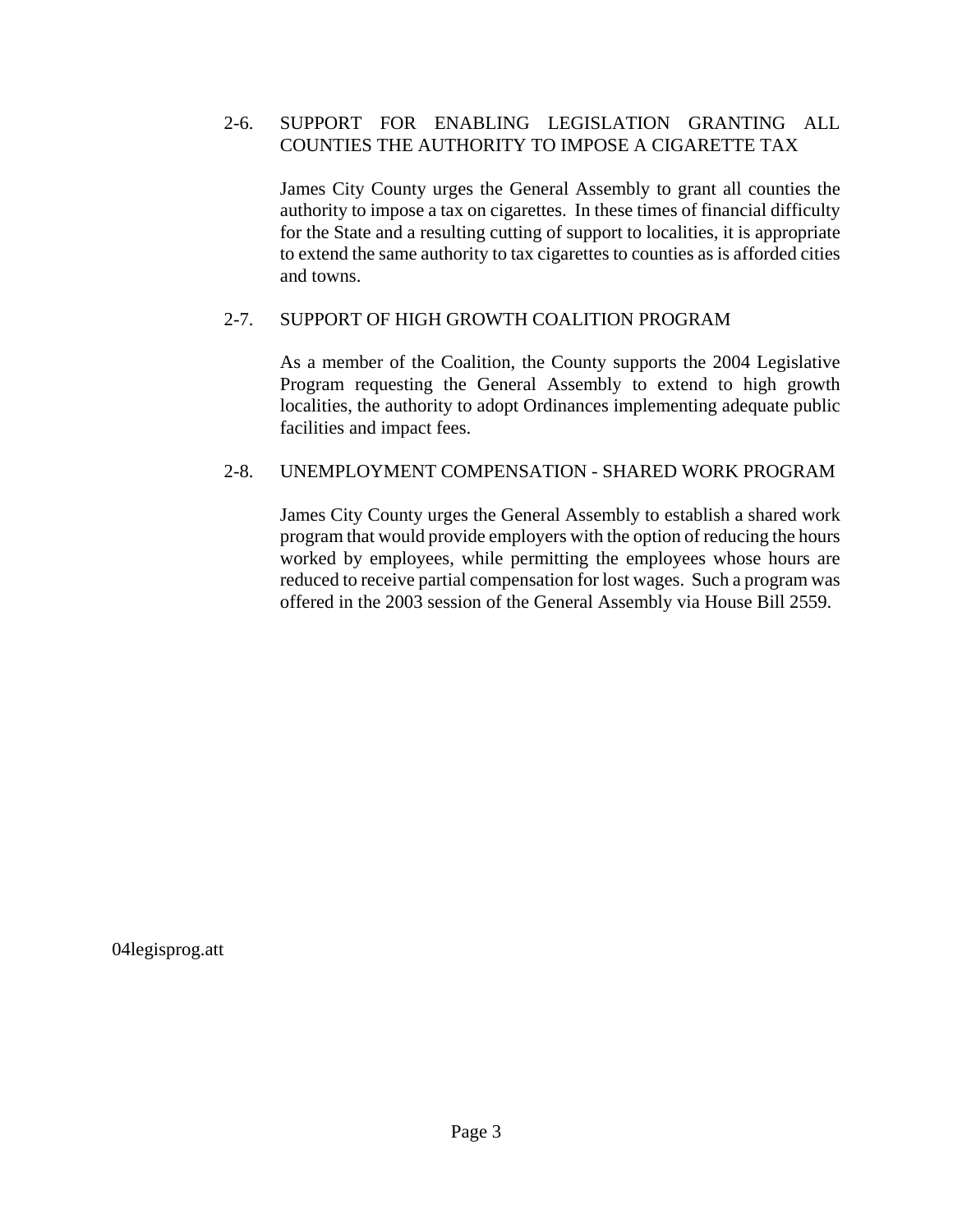## **M E M O R A N D U M**

| DATE:           | November 25, 2003                                                                                       |
|-----------------|---------------------------------------------------------------------------------------------------------|
| TO:             | The Board of Supervisors                                                                                |
| FROM:           | Larry M. Foster, General Manager, James City Service Authority<br>Frank M. Morton, III, County Attorney |
| <b>SUBJECT:</b> | <b>Riverview Plantation Sanitary District</b>                                                           |
|                 |                                                                                                         |

The Board of Supervisors has agreed to create a Sanitary District ("District") to provide a means of collecting a \$5,000 contribution from property owners who are connected or who will connect to the Riverview Water System ("System") in the future. The contributions will be used to offset some of the estimated \$1.2 million in costs associated with assuming ownership and improving the water system.

The water system improvement concept includes upgrading the Wexford Hills well facility to increase capacity, extending a waterline approximately 8,000 feet along Riverview Road, and replacing the water distribution system in the Riverview Plantation development within six to eight years. A special use permit (SUP) is necessary because the waterline extension from Wexford Hills to Riverview Plantation is outside the Primary Service Area. Conditions will be recommended for the SUP limiting the number of connections to the waterline to one per existing parcel as of December 1, 2003.

A petition containing the signature of fifty qualified voters is necessary to begin the process for establishing the District. Prior to circulating the petition, the boundaries of the proposed District must be established.

It is proposed that the District include the following parcels:

- 1. Those currently served by the existing System. That would include approximately 80 homes.
- 2. Eleven vacant parcels in Riverview Plantation.
- 3. Approximately 12 homes that are within Riverview Plantation that obtains their water from private wells.
- 4. Eight parcels located along Riverview Road that can be served by the proposed waterline.

Once the District is established, the Board of Supervisors will need to establish the rules and regulations for the operation of the District, i.e., mandatory connections, fees, contractual arrangements, etc.

Staff recommends that the District be established to include all parcels along River Road between Wexford Hills and Riverview Plantation as depicted on the attached map. Once the District is established, staff will further recommend:

- The properties currently served by the System be assessed \$5,000.
- The fees be paid over five years at a 5 percent interest rate over the term of the payments.
- If the fee is not paid, a lien will be placed on the property.
- Payment arrangements must be made prior to the completion of the Wexford to Riverview waterline.
- A \$5,000 fee must be paid for any connection after the initial deadline.
- Any connection by a parcel included in the District other than those currently served by the System shall be assessed by a fee of \$5,000 adjusted annually based on the Consumer Price Index, with 5 percent interest rate on the outstanding balance.
- Fees must be paid in accordance with the JCSA regulations governing utility service.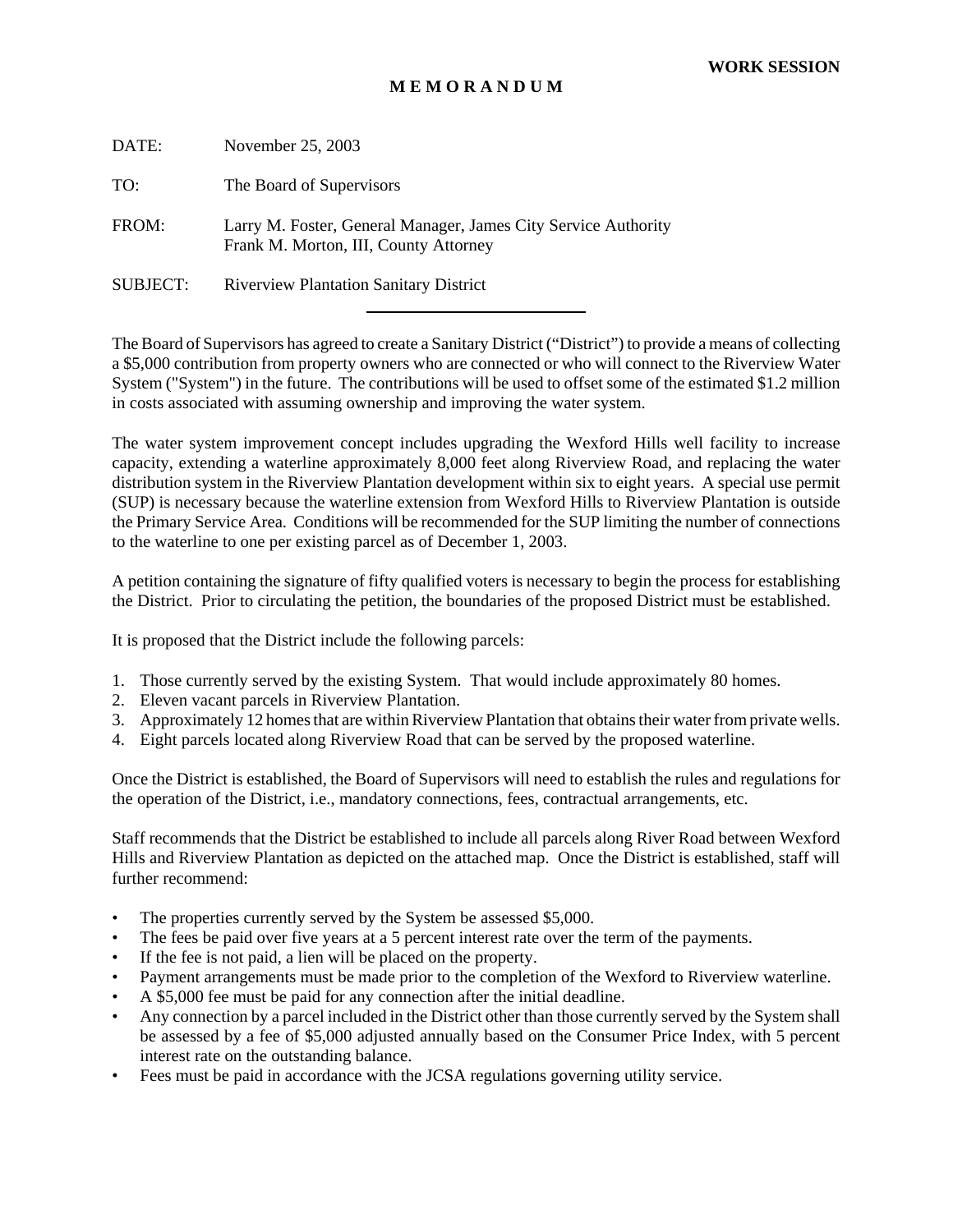Riverview Plantation Sanitary District November 25, 2003 Page 2

The Board's guidance on the above conditions that are proposed to be incorporated in the District regulations would be helpful. Once the conditions are defined, the petition requesting the establishment of the District can be circulated. Staff will work with neighborhood representatives in getting the appropriate number of signatures to proceed to establish the District, take over the water system, and make the necessary improvements.

Larry M. Foster

\_\_\_\_\_\_\_\_\_\_\_\_\_\_\_\_\_\_\_\_\_\_\_\_\_\_\_\_\_\_\_\_\_

\_\_\_\_\_\_\_\_\_\_\_\_\_\_\_\_\_\_\_\_\_\_\_\_\_\_\_\_\_\_\_\_\_

Frank M. Morton, III

LMF/FMMIII/gs riversanit.mem

Attachment